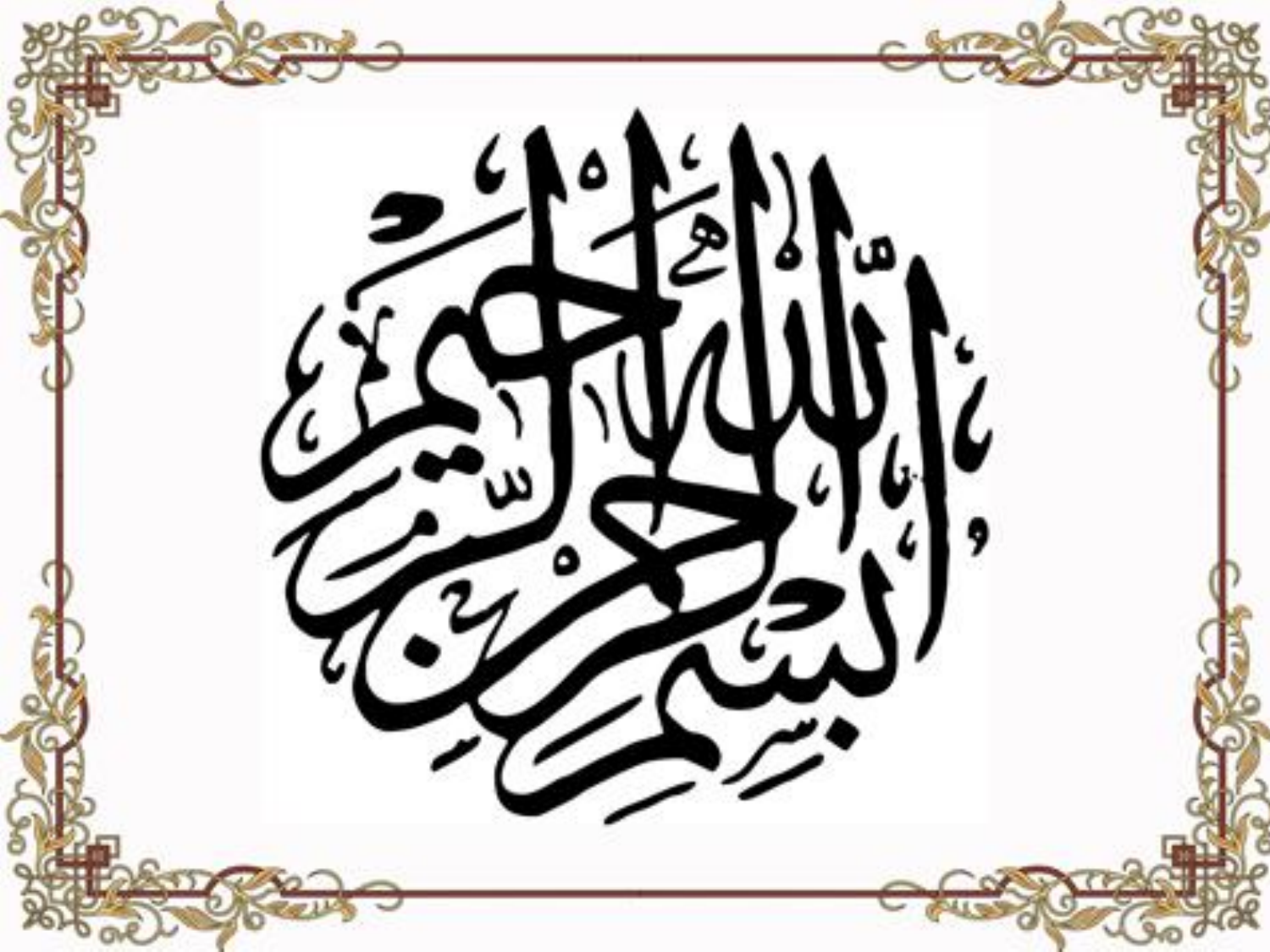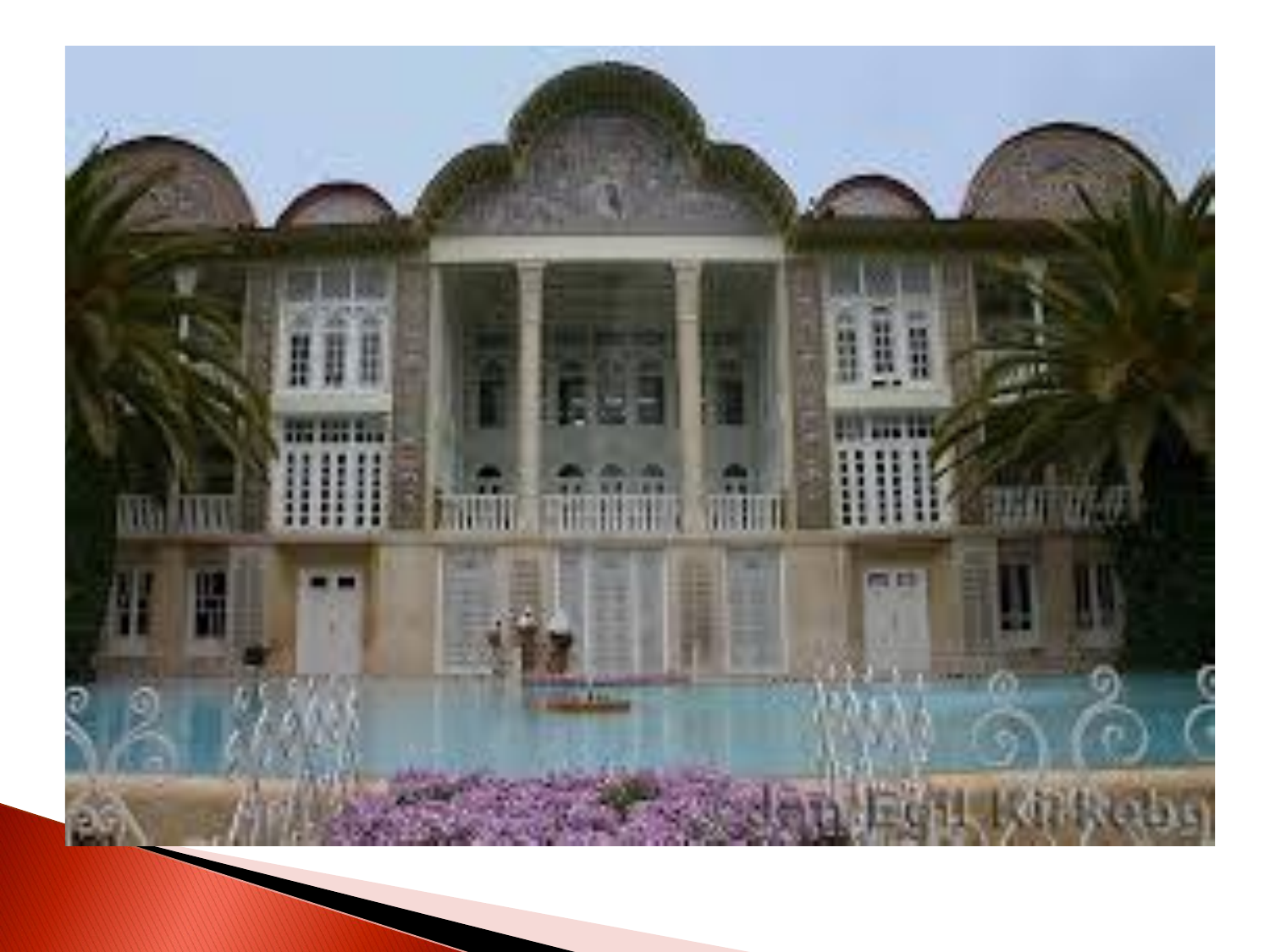## Phenotype Guided Asthma Therapy

#### Dr Hesam Nabavizadeh Professor OF Asthma And Allergy  $\rightarrow$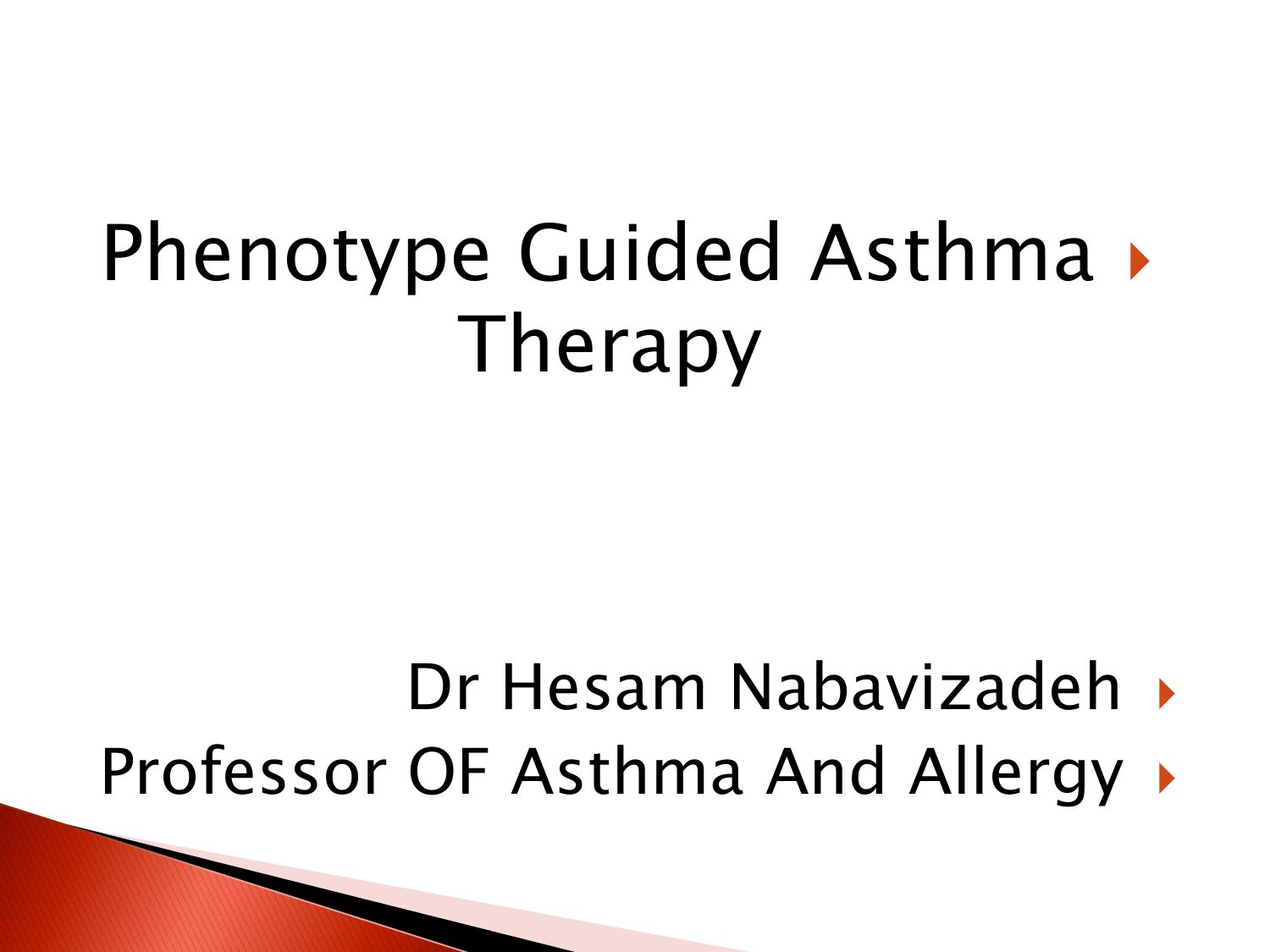## **Heterogeneity Of Asthma**

**The Comment of Comment Comment Comment** 

- Asthma is a heterogeneous disease, and different asthma patient groups probably have different underlying pathophysiology.
- Severity of the asthma syndrome and the impairment in the individual patient can substantially vary between different patients.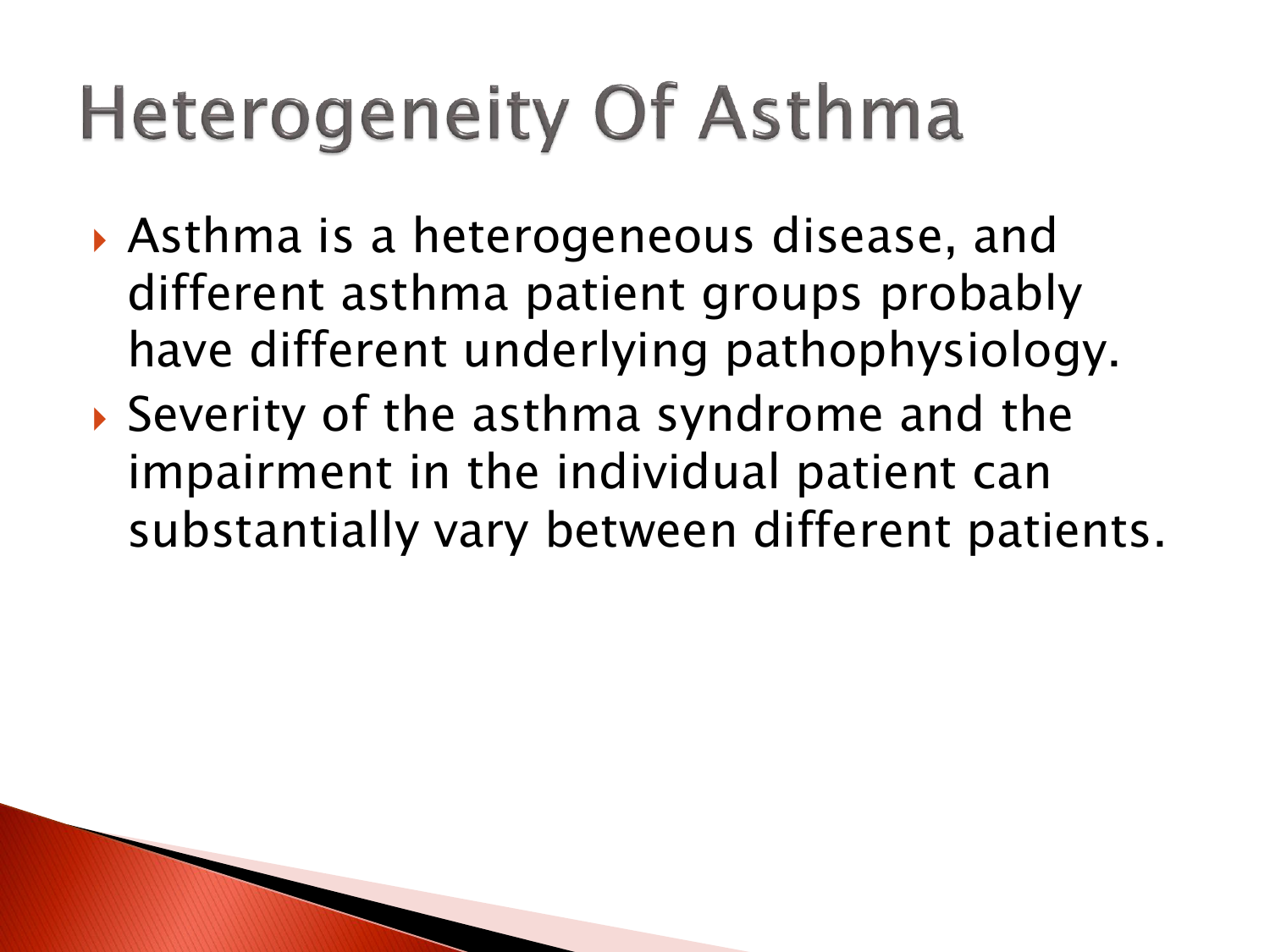## Endotyping

**The Comment of Comment Comment Comment Comment Comment Comment Comment Comment Comment Comment Comment Comment** 

- Asthma is a complex disease with multiple phenotypes representing several heterogeneous underlying immunologic endotypes.
- Identified 4 phenotypic clusters, 3 of which were atopic with differentiation based on their level of lung function.
- In asthma phenotyping sex gender and race also are important.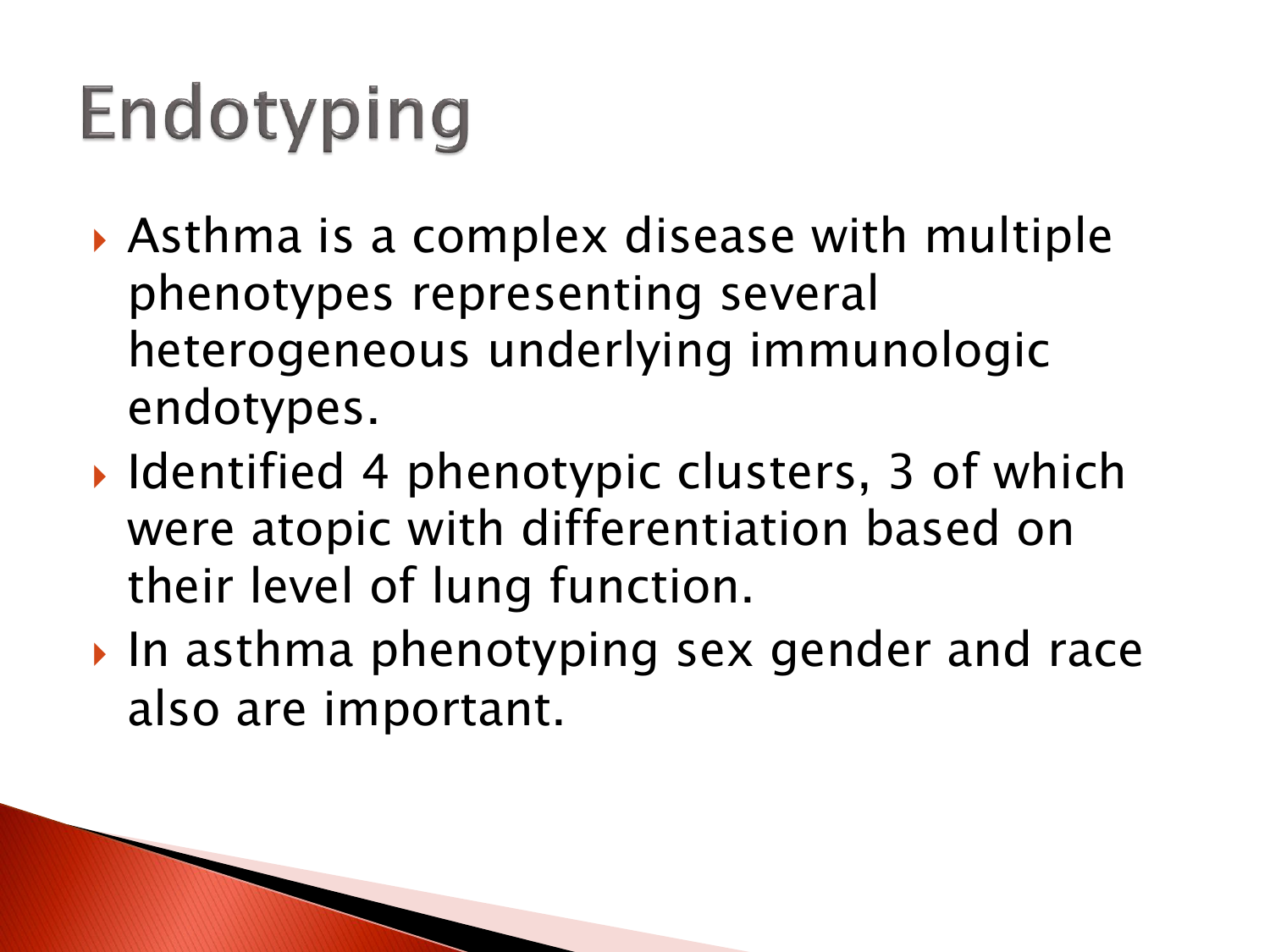## Endotyping.

**The Comment of Comment Comment Comment** 

- ▸ The variability in response to non targeted therapy, such as corticosteroids, further supports this theory that there are various pathobiological pathways involved in asthma.
- Defining patients based on the underlying pathophysiologic mechanism of the disease. This approach has been named endotyping.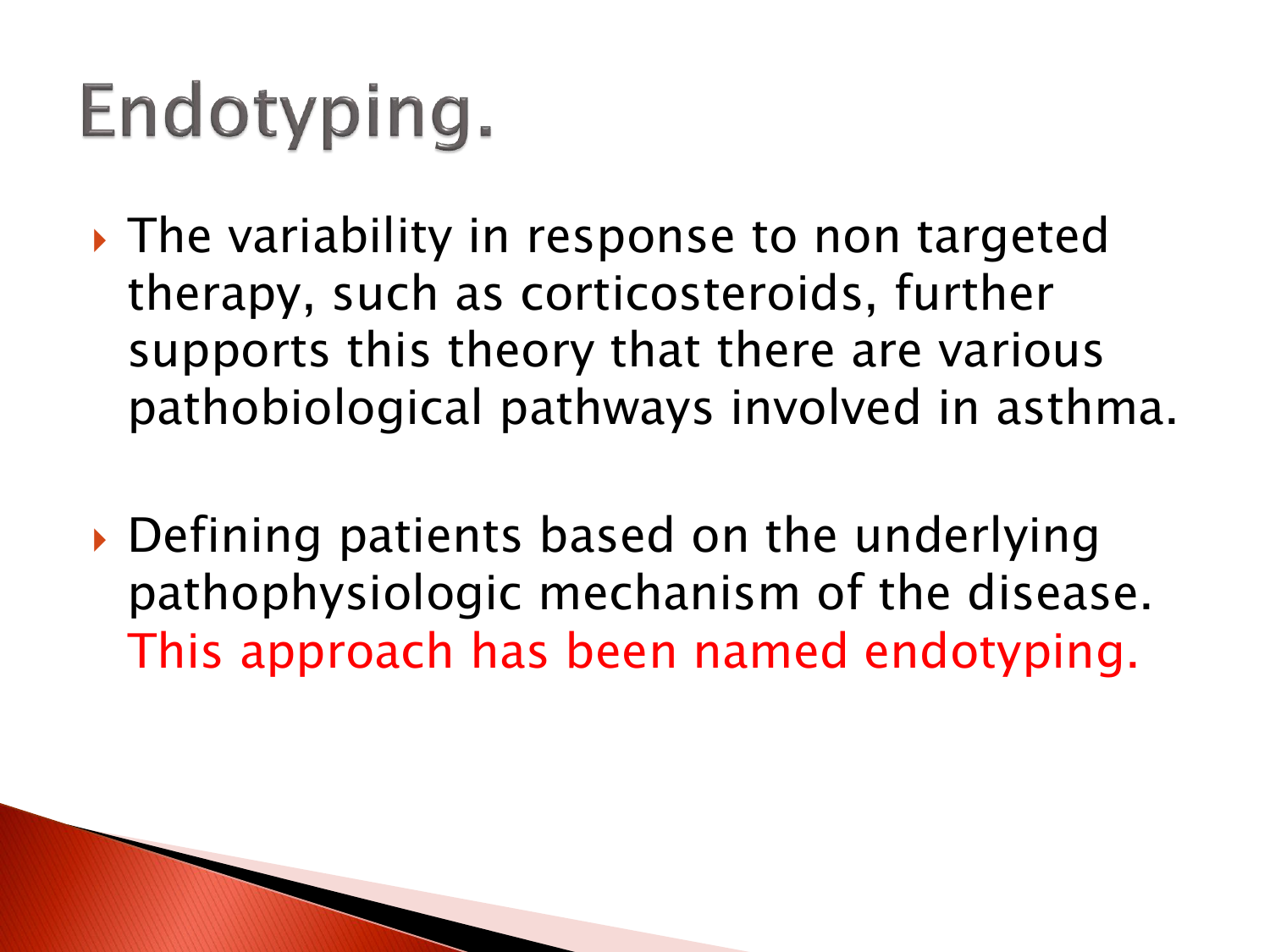#### Endotyping.

- ▸ The main purpose of these classifications is to identify patients groups, which differ in terms of natural course of the disease or which will respond differently to specific therapy.
- Several different phenotypes and endotypes have been described :
- Early onset allergic asthma
- ▶ Late onset eosinophilic asthma
- Exercised induced, obesity related
- ▶ Non-eosinophilic asthma

PARTIES AND RESIDENCE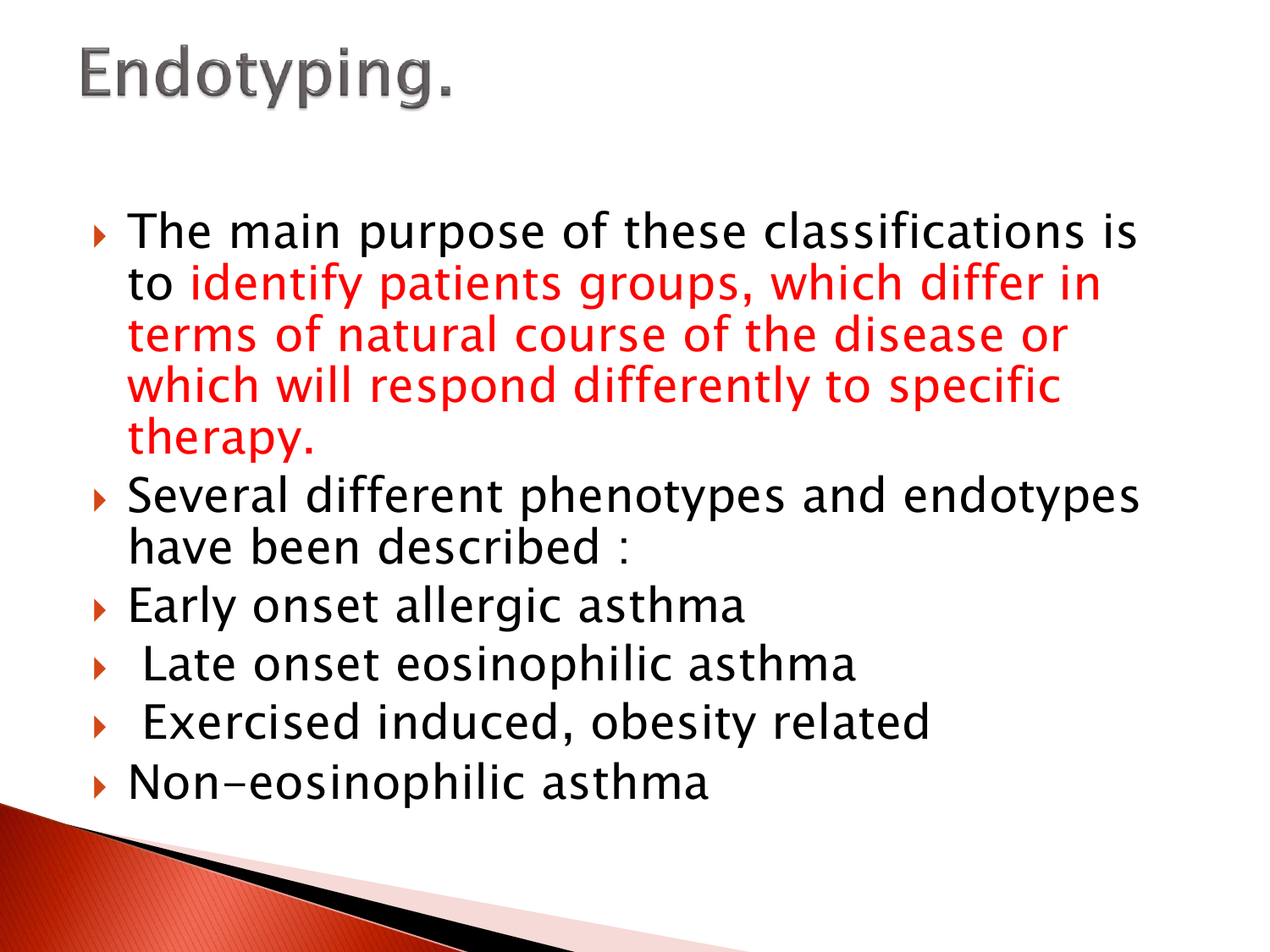#### Endotyping.

- **Identification of biomarkers: increasing value** to identify patients, which would respond to novel targeted therapies.
- For Th2-mediated asthma, three biomarkers have been described:
- $\triangleright$  Number of sputum/blood eosinophils
- FeNO fractional exhaled nitric oxide
- Periostin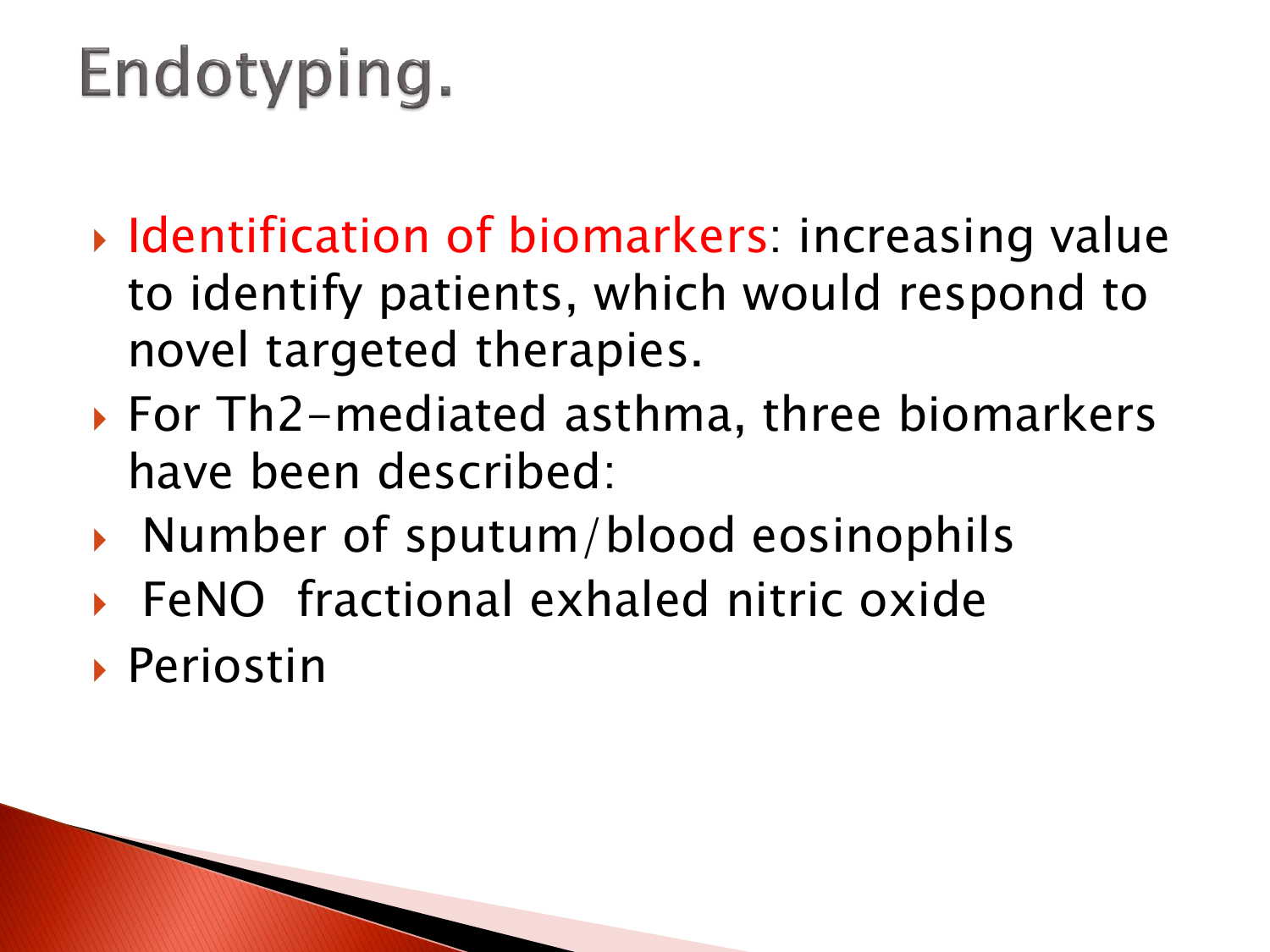## Periostin

**The Common Second Service** 

- ▶ Periostin is a product of bone turnover, which would suggest higher baseline levels in growing children compared with adults, thereby limiting its use.
- ▶ periostin levels are 2- to 3-fold higher in children than in adults, those patients with asthma by 6 years of age had significantly higher periostin levels than children who did not have asthma by that age.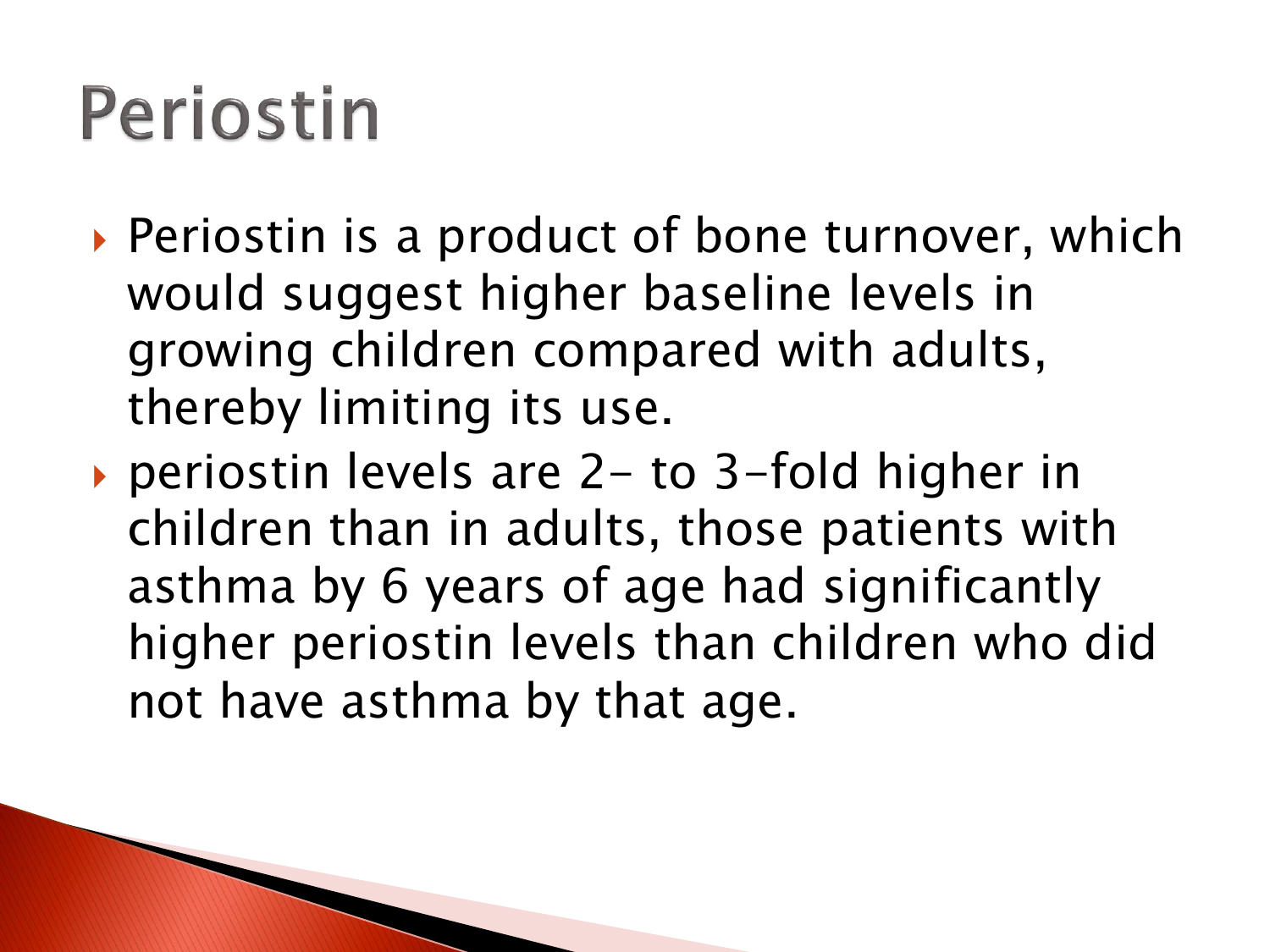## Early onset allergic asthma

- ▶ T helper 2 (Th2) cells play a pivotal role in allergen-induced inflammation in such patients.
- $\rightarrow$  <12 years -atopic constitution allergen induced asthma.
- ▶ Higher degree of bronchial hyperresponsiveness,

PARTY AND THE REAL PROPERTY.

- $\blacktriangleright$  Higher serum IgE levels $>$ 100 IU/mL
- **Increased numbers of eosinophils in blood or** sputum>1400cells/L.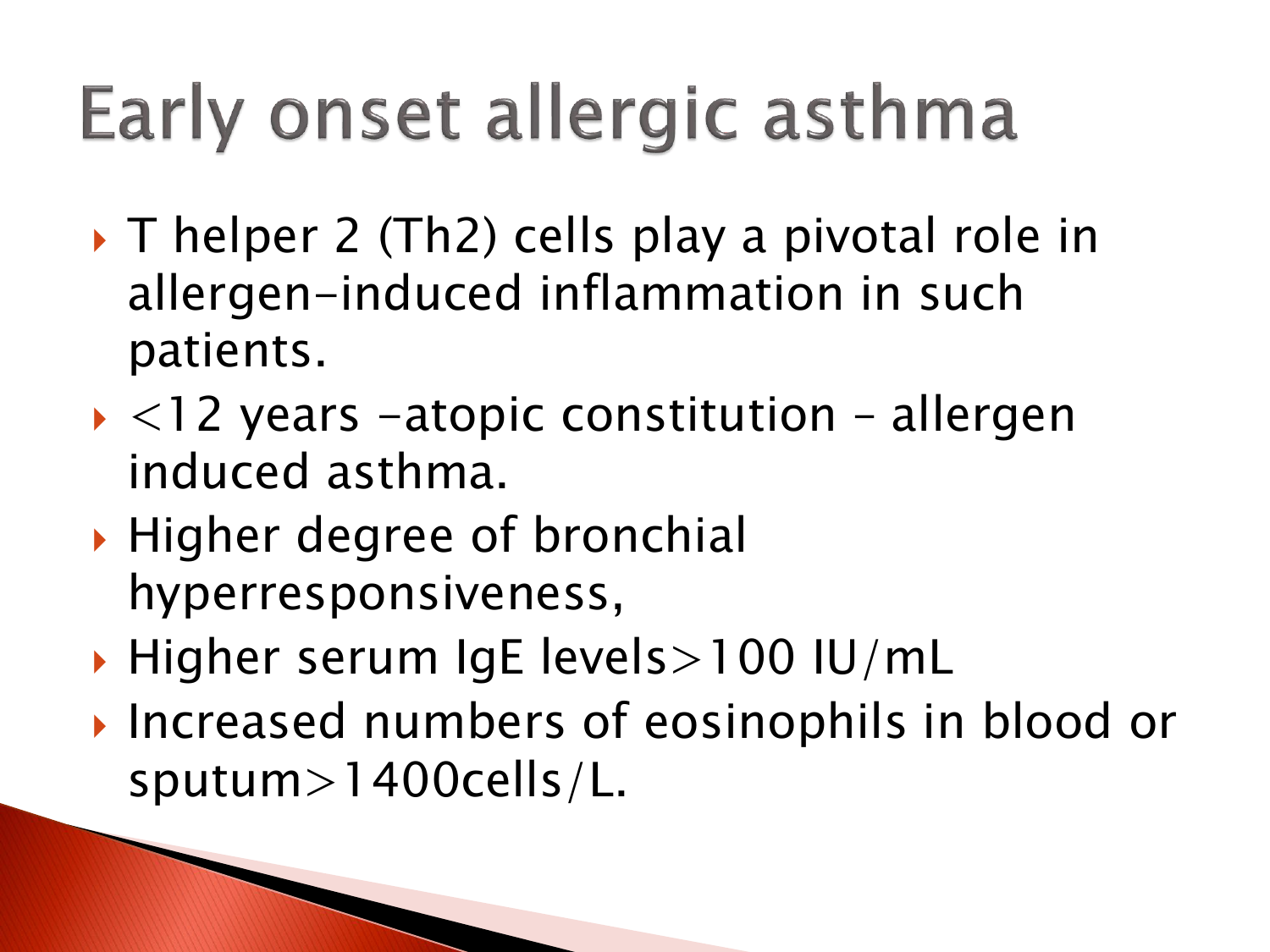## Late onset eosinophilic asthma

- $\rightarrow$ 12 years.
- **Increased numbers of eosinophils in their** sputum and blood
- Sometimes not allergic
- ▶ Do not have an atopic constitution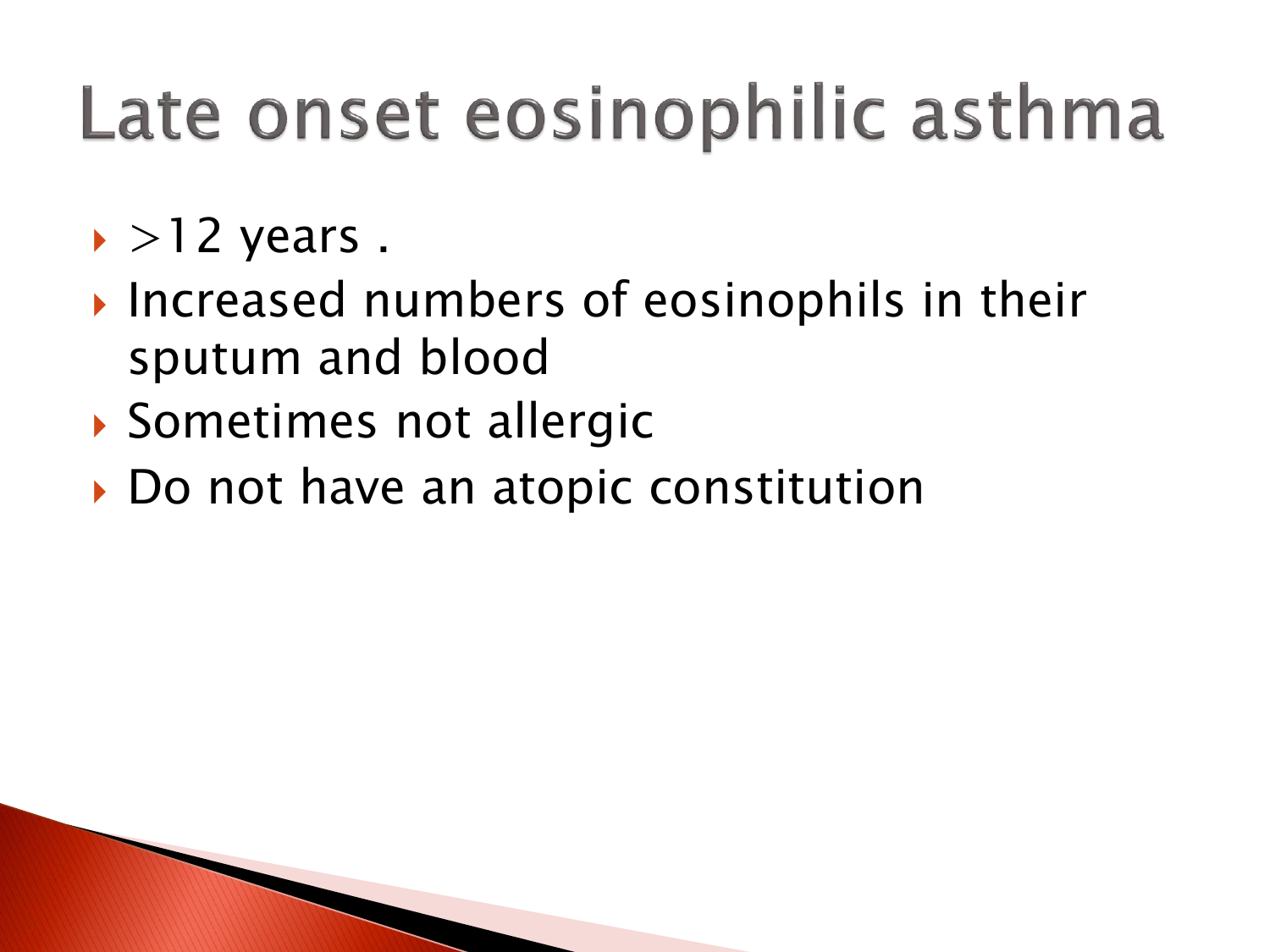#### Late onset eosinophilic asthma

- ▶ Need for high-dose ICS
- ▶ Often requirement of OCS because of corticosteroid refractory symptoms
- Associated with sinus disease, nasal polyps, and higher urine leukotrienes
- Aspirin-sensitive asthma.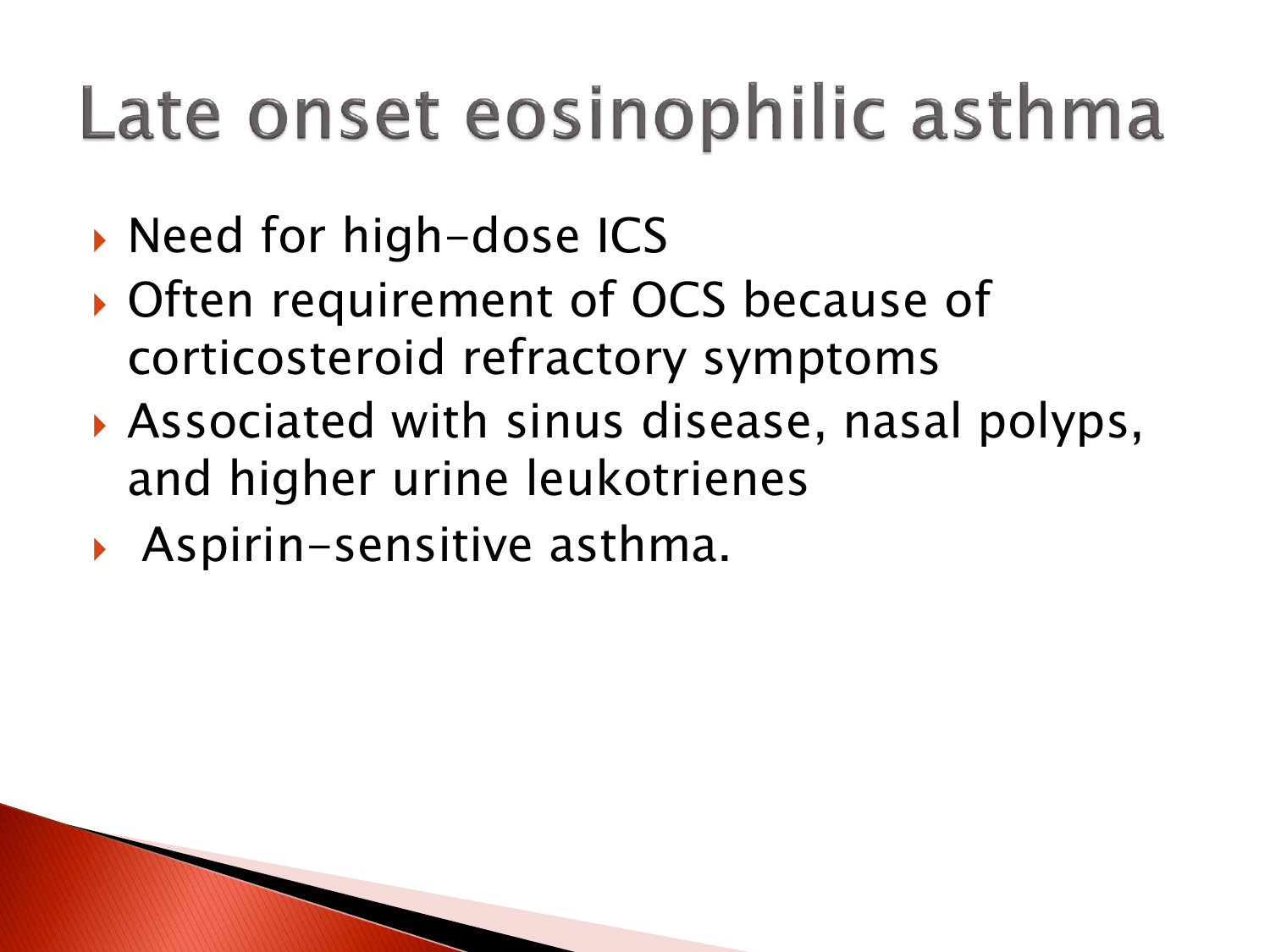## Late onset eosinophilic asthma

- ▶ At least two-third of patients with severe asthma
- Severe asthmatics are mostly female and have an atopic constitution
- Eosinophilic inflammation is observed more in severe asthma than in the general population of asthmatics.

**The Common Seconds**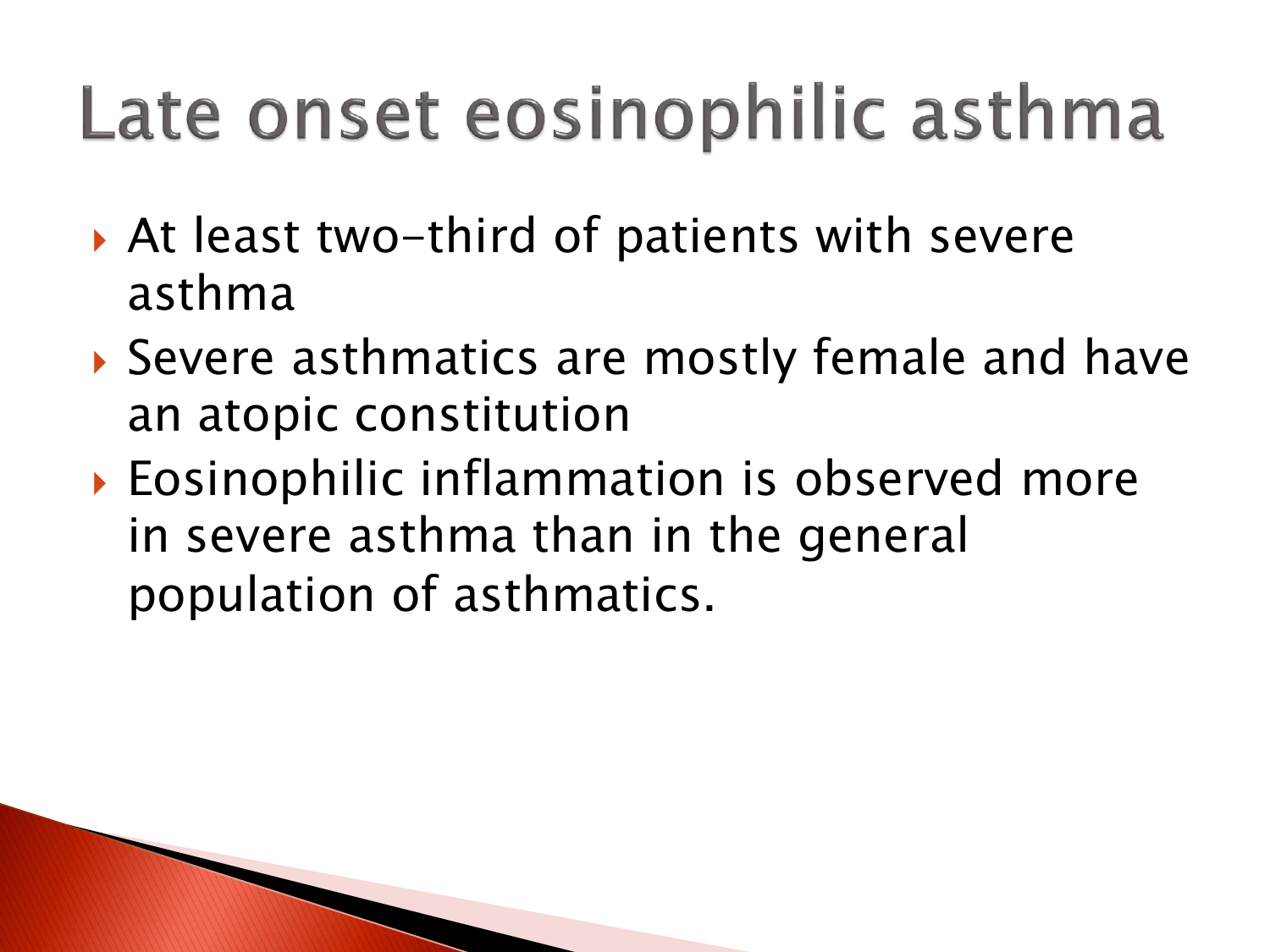## Non-allergic asthma

- Air pollutants
- Certain microbes and glycolipids
- Activation of epithelial cells which results in increased numbers of neutrophils in the sputum and in production IL-25, IL-33 and thymic stromal lymphopoietin (TSLP).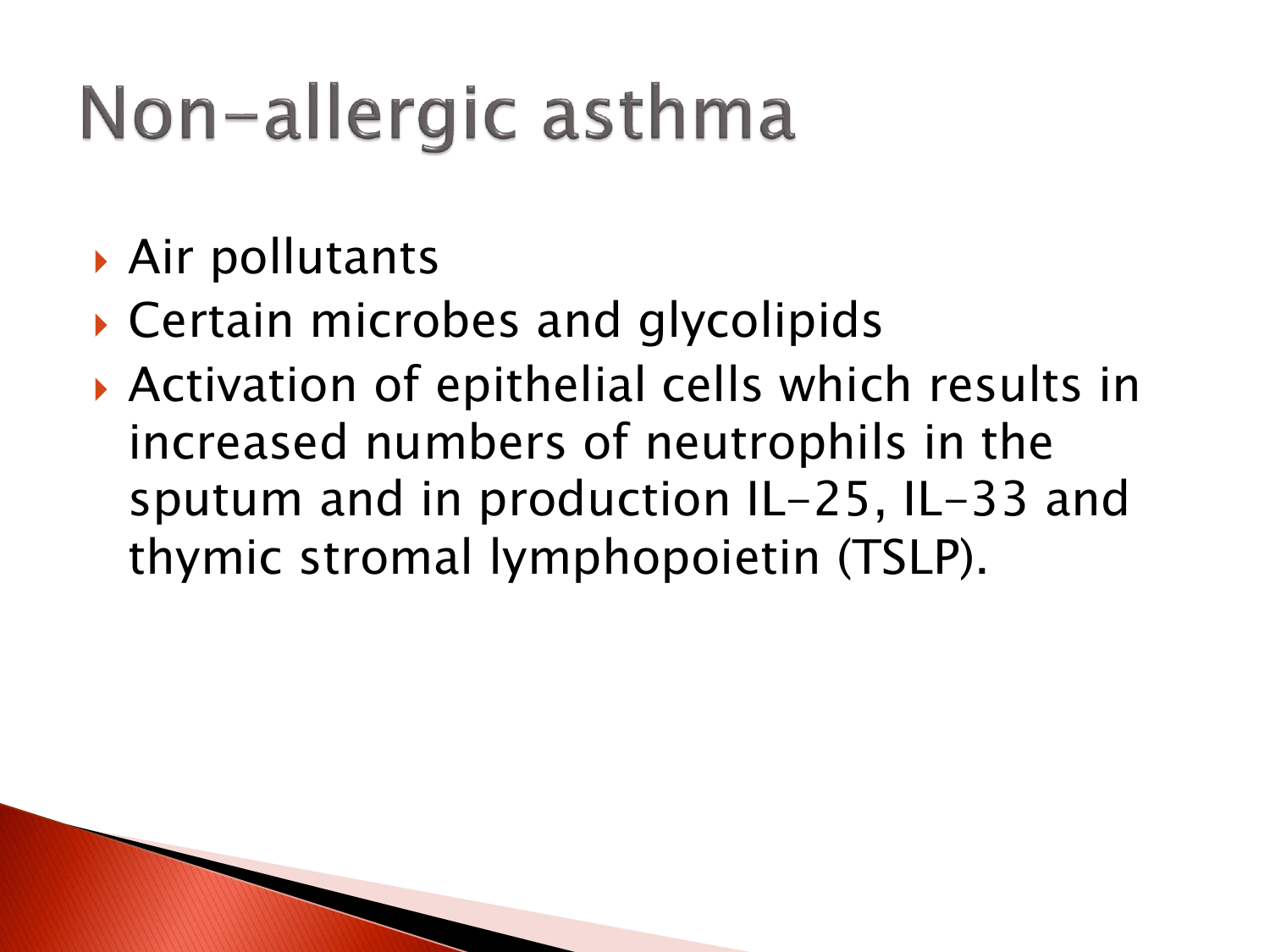## **Other asthma phenotypes**

 obesity related asthma Asthma-COPD overlap syndrome (ACOS).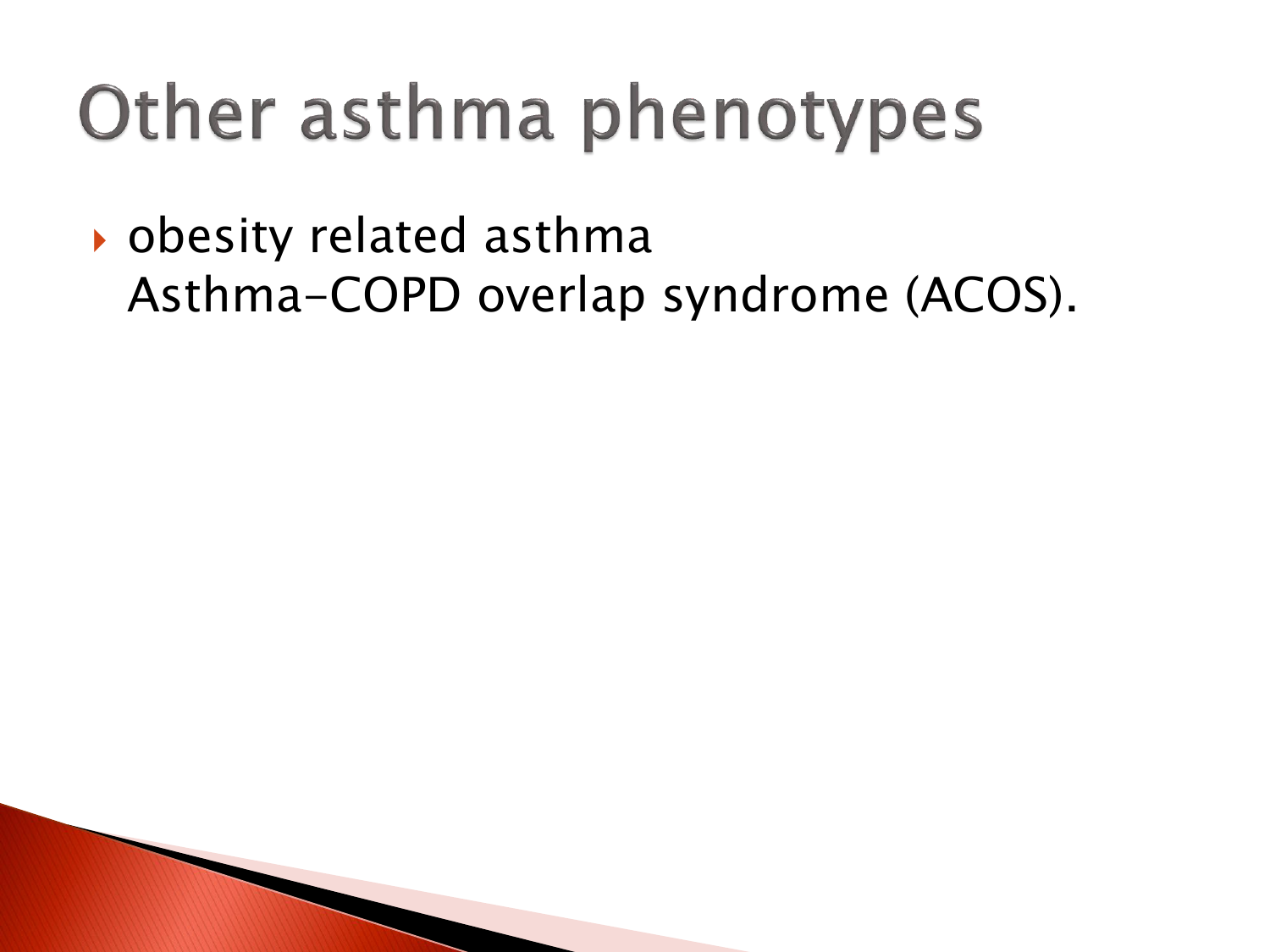#### Severe asthma

▶ The definition of severe or therapy-resistant: patients who remain uncontrolled despite maximum inhaled therapy (high-dose ICS and LABA).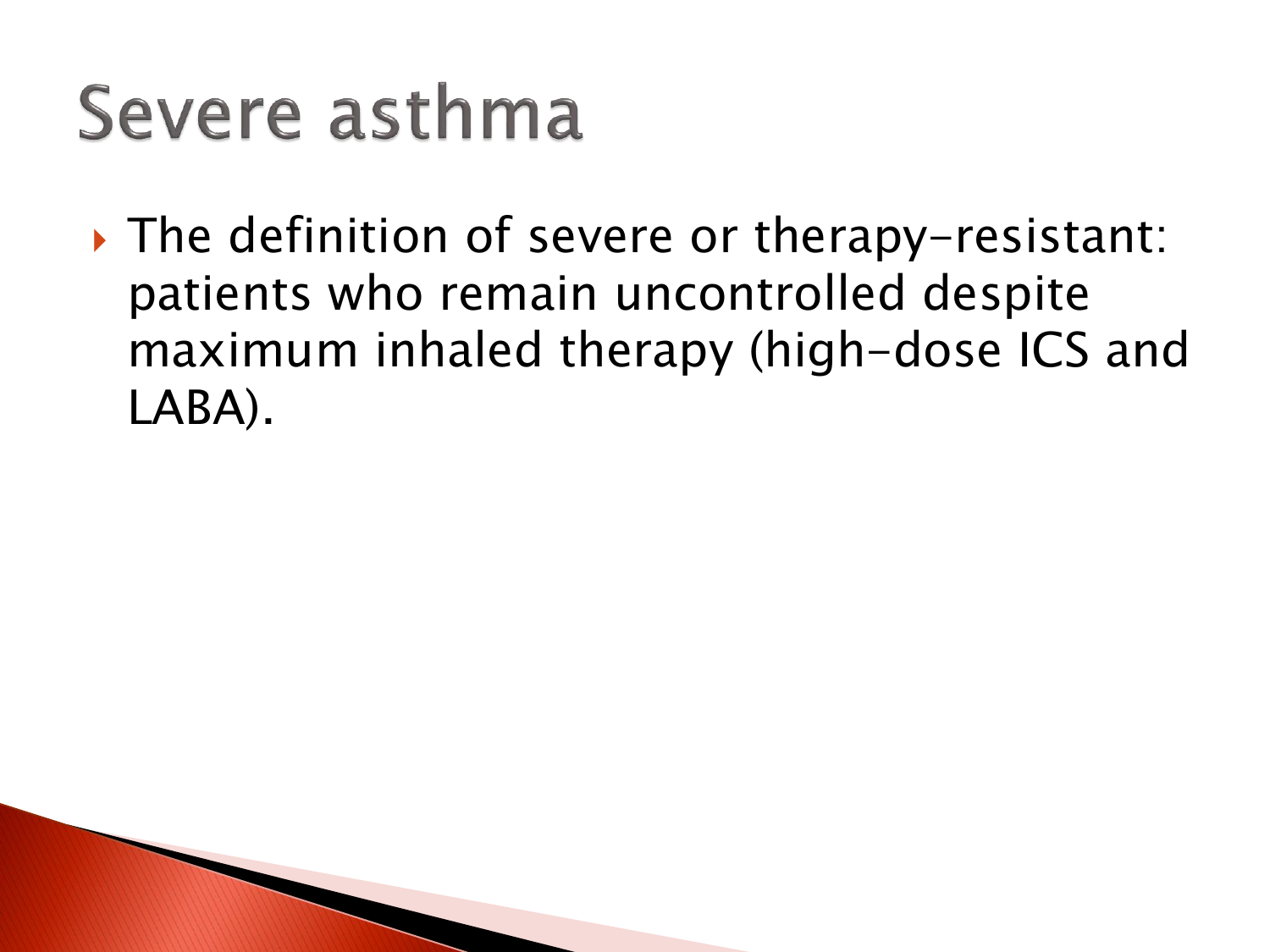## **Asthma Medication**

**The Comment of Comment Comment Comment** 

▶ Three twice-daily ICS/LABA combinations are currently FDA approved for the treatment of asthma, budesonide/formoterol, and mometasone/formoterol, with only fluticasone propionate/salmeterol approved for patients as young as 4 years old and the other 2 approved for patients as young as 12 years.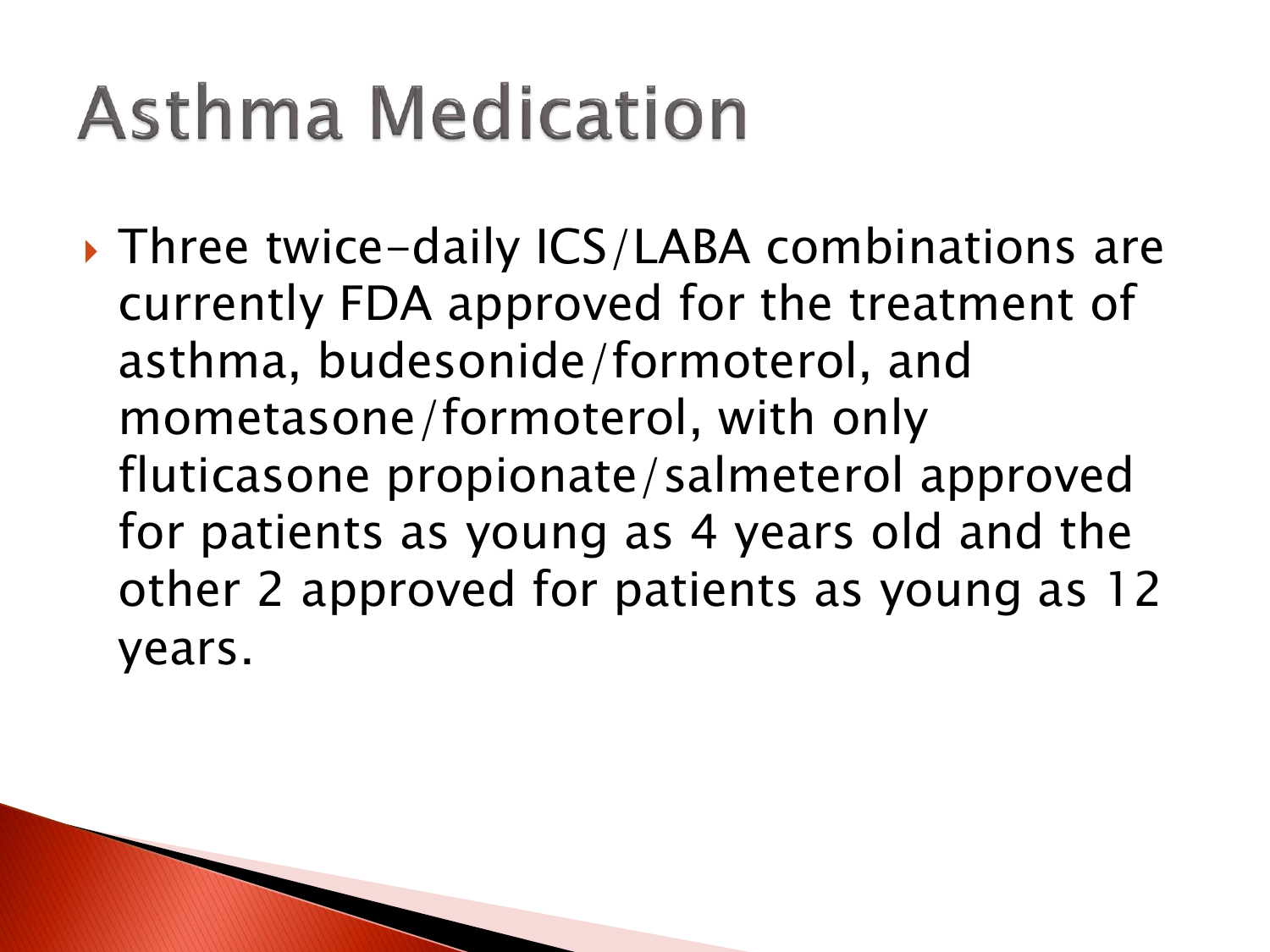## **Asthma Medication**

**The Comment of Comment Comment Comment** 

▶ Vilanterol is a LABA with 24-hour activity developed as a once-daily treatment in combination with a novel ICS, fluticasone furoate, approved by the FDA for the treatment of chronic obstructive pulmonary disease (COPD) for asthma in patients 18 years and older .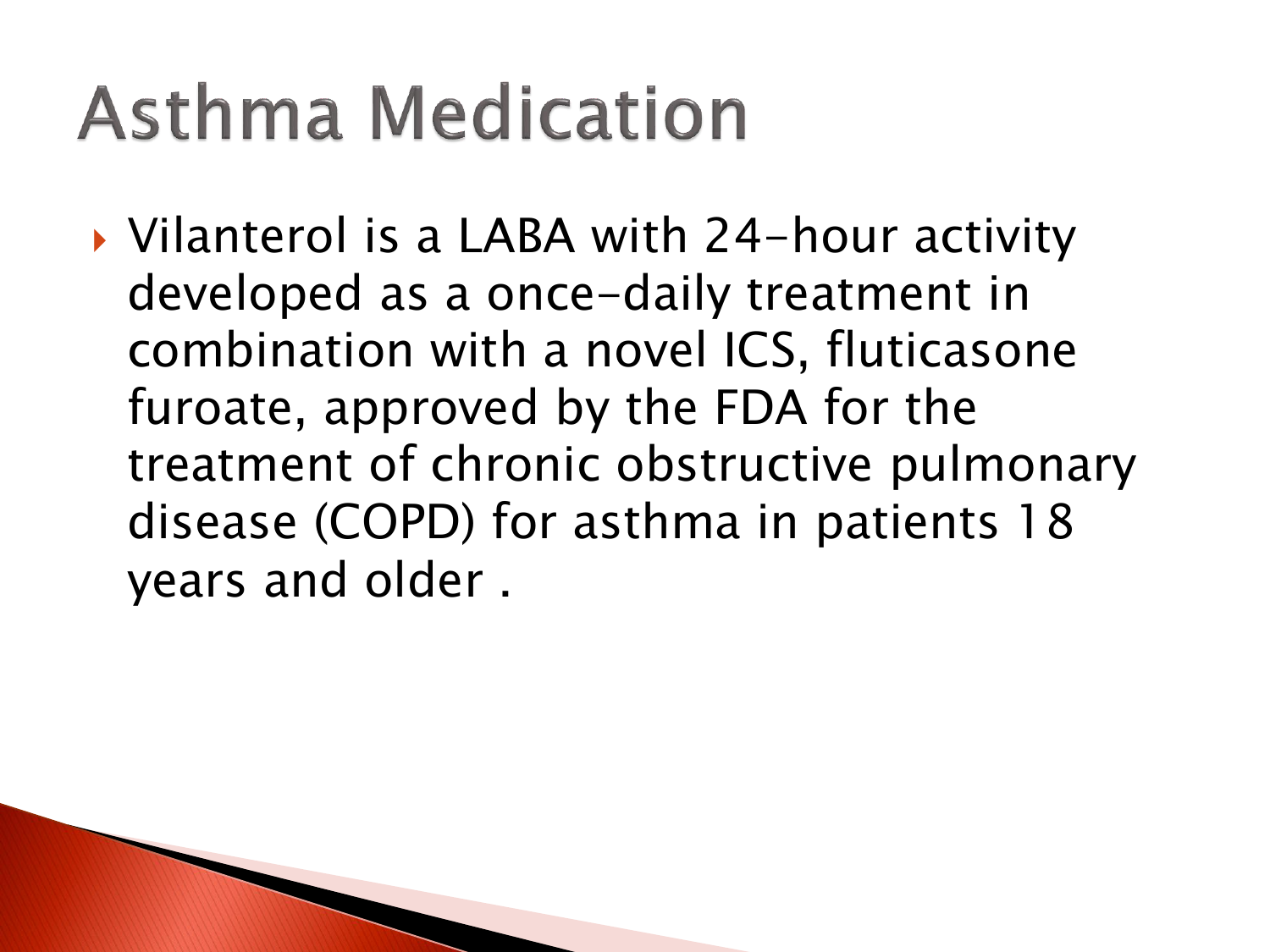## **Anti Cholinergic Drugs**

 Patients with acute asthma exacerbations due to cholinergic activation, in viral infections, air pollution exposure, and allergy, may benefit from anticholinergic treatment.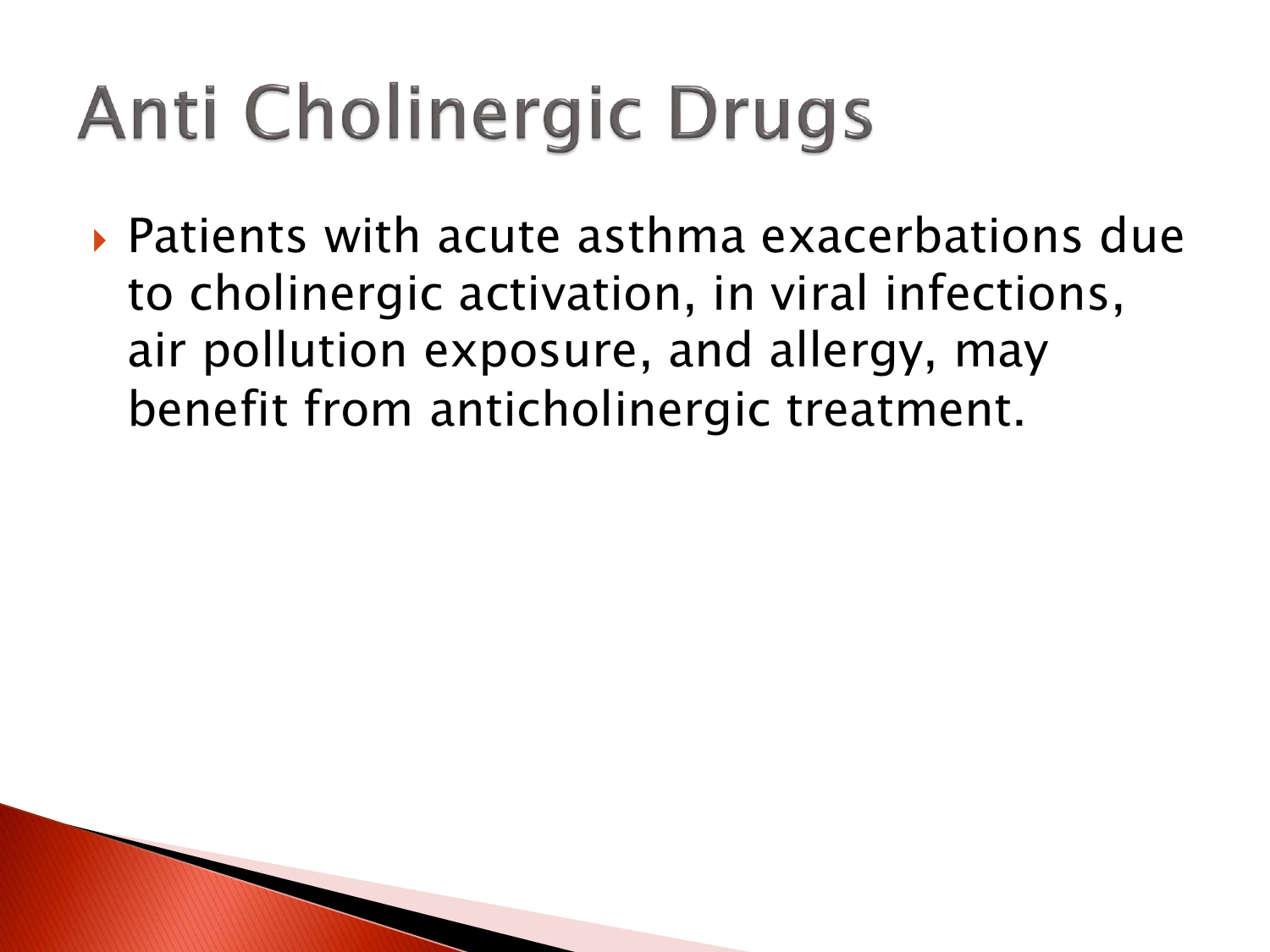## **Anti Cholinergic Drugs**

 $\blacktriangleright$ 

**The Common Seconds** 

- $\rightarrow$  The addition of tiotropium is advised in the current update of the GINA guidelines at steps 4 and 5 on top of inhaled ICS and LABA.
- Tiotropium was superior both to a doubling dose of ICS and to the addition of salmeterol for pre bronchodilator and post bronchodilator FEV1 improvement.
- ▶ The addition of tiotropium to ICS/LABA treatment reduced the risk of a severe exacerbation by 21%.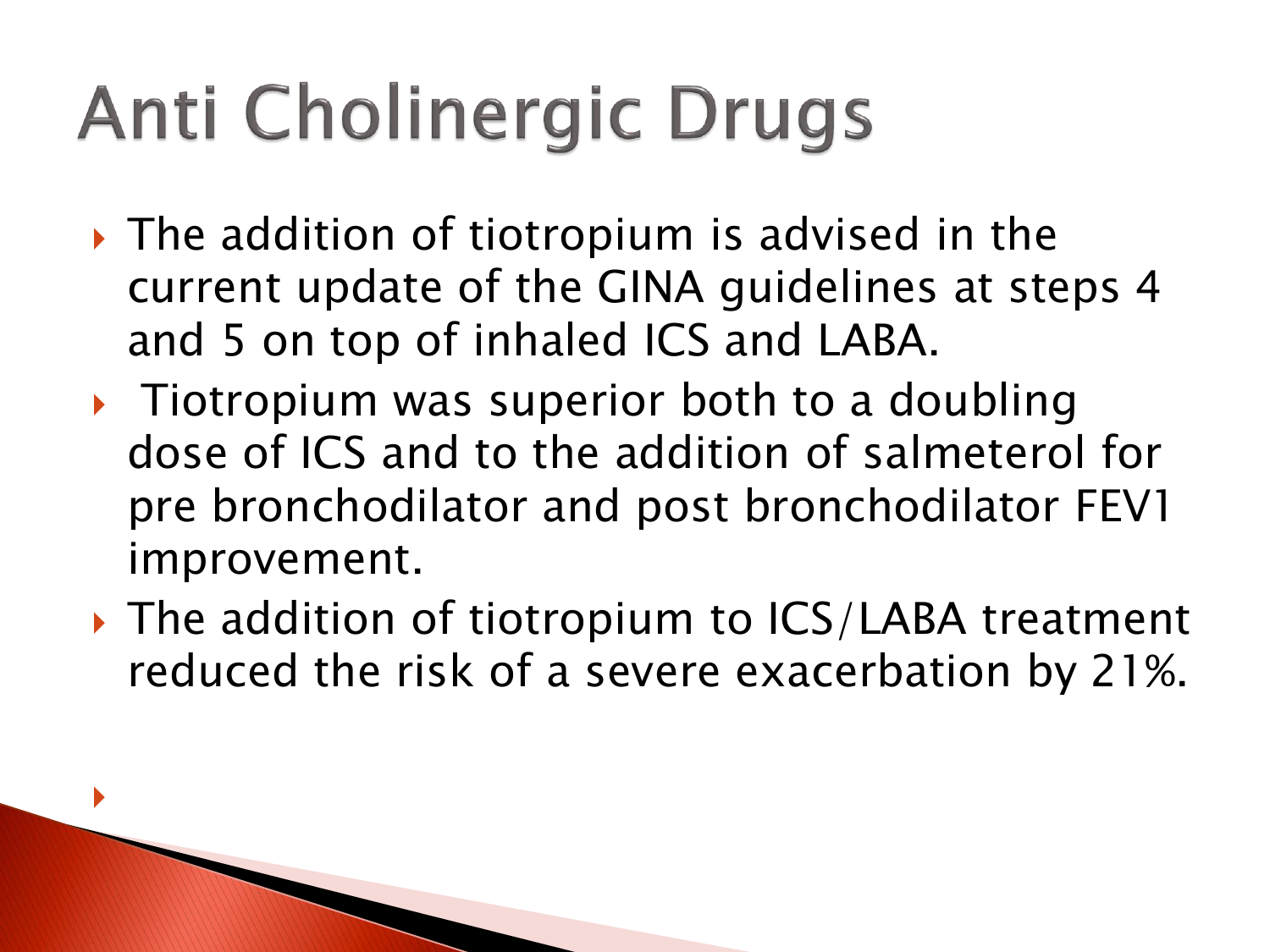## **CROMOLIN**

**The Contract of Contract of Contract of Contract of Contract of Contract of Contract of Contract o** 

- Additionally, cromolyn plays a role in management of exercise-induced asthma.
- It appears to affect one of the specific postulated causes of exercise induced asthma, namely heat and water loss at the airway mucosa.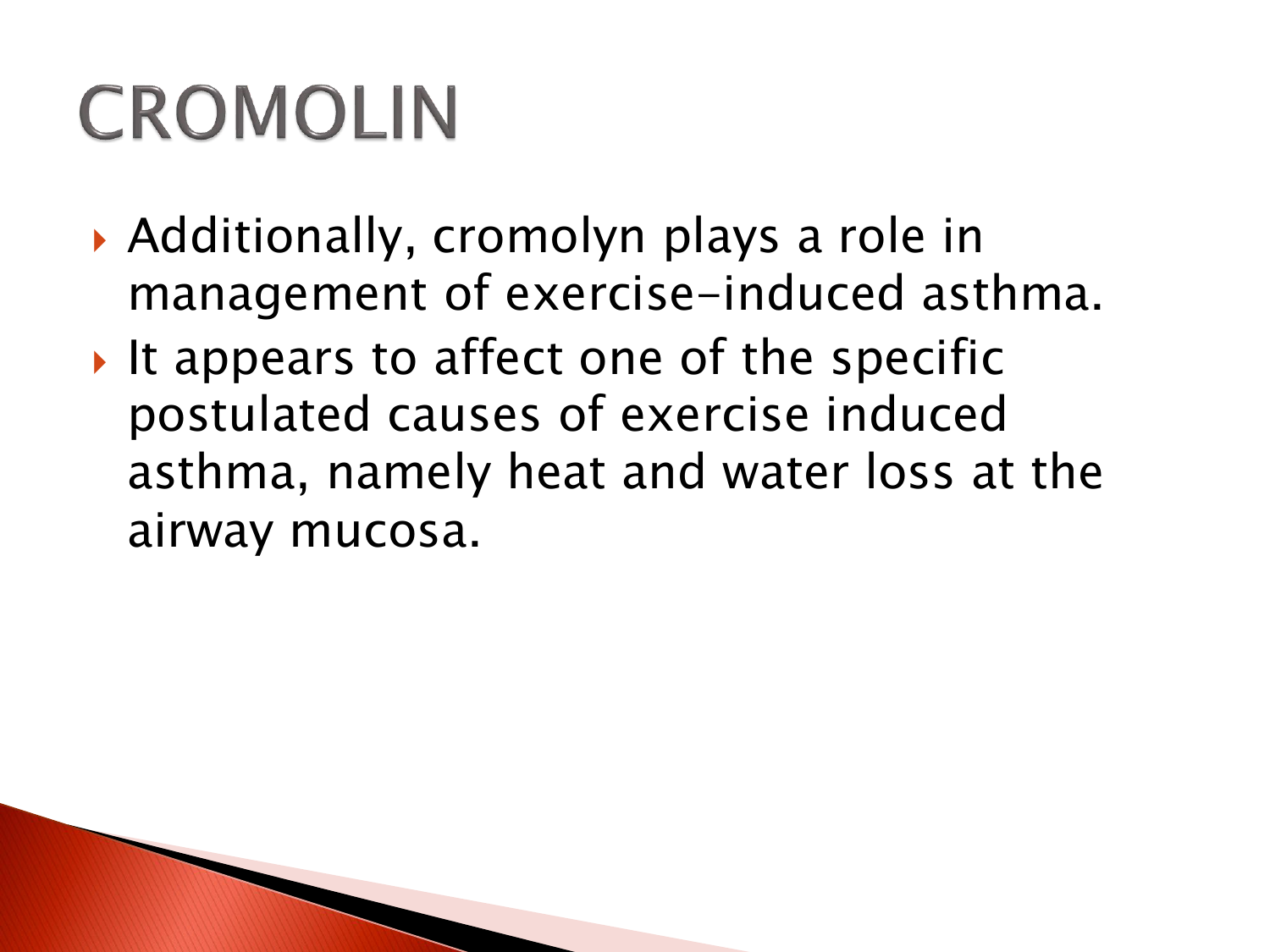## **Macrolides**

**The Common Seconds** 

- Macrolide antibiotics :not anti-microbial but also immunomodulatory and antiinflammatory effects.
- Clarithromycin resulted in a decrease of IL-8 levels and a decrease of neutrophil accumulation in the airway lumen, suggesting a primary effect on neutrophlic airway inflammation .
- Macrolides :potential treatment for patients with non-eosinophilic asthma.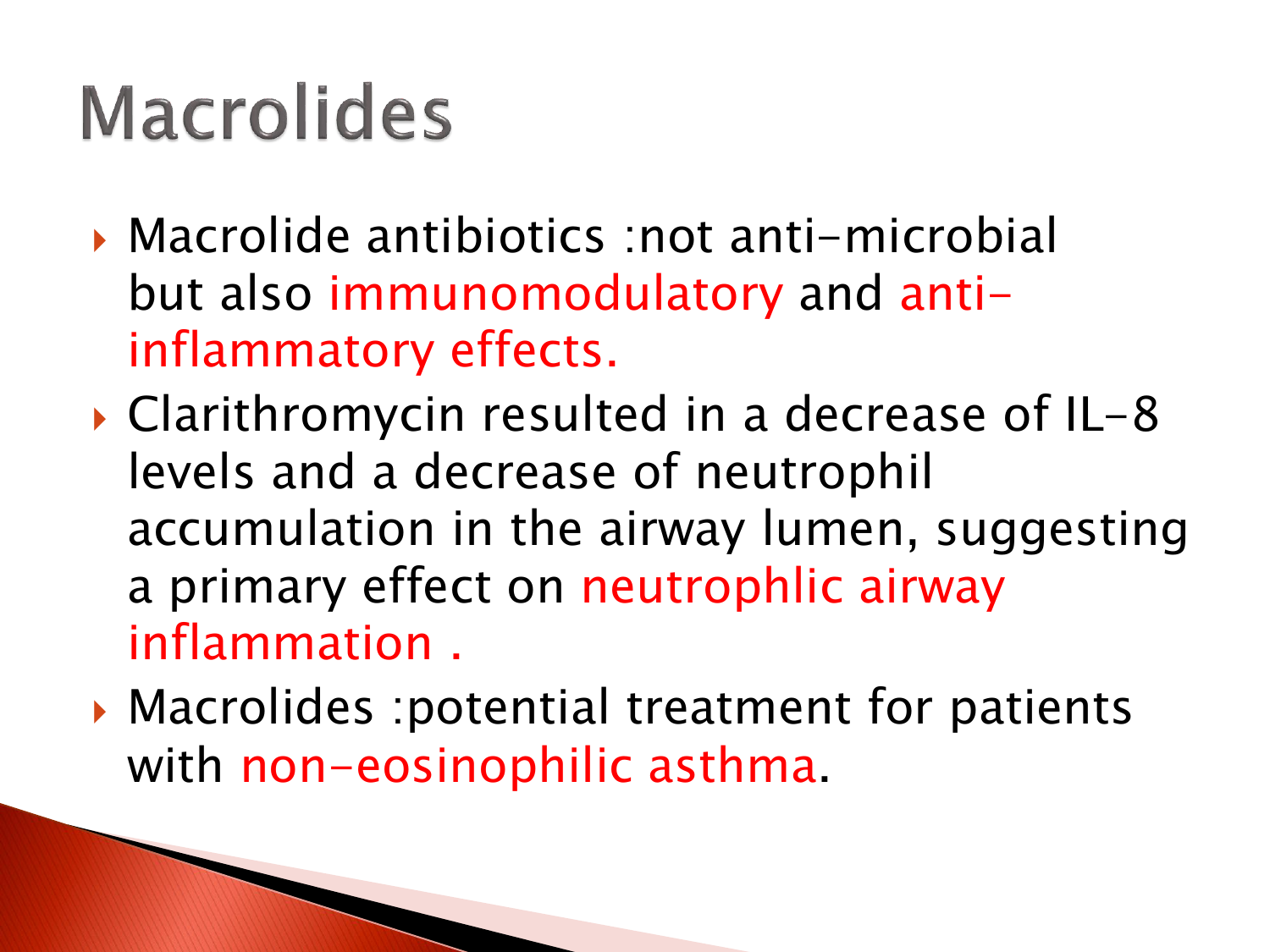## **Macrolides**

- **Macrolid improved airway** hyperresponsiveness .
- These results were independent of the patient's airway colonisation status with Mycoplasma pneumoniae or Chlamydia pneumoniae.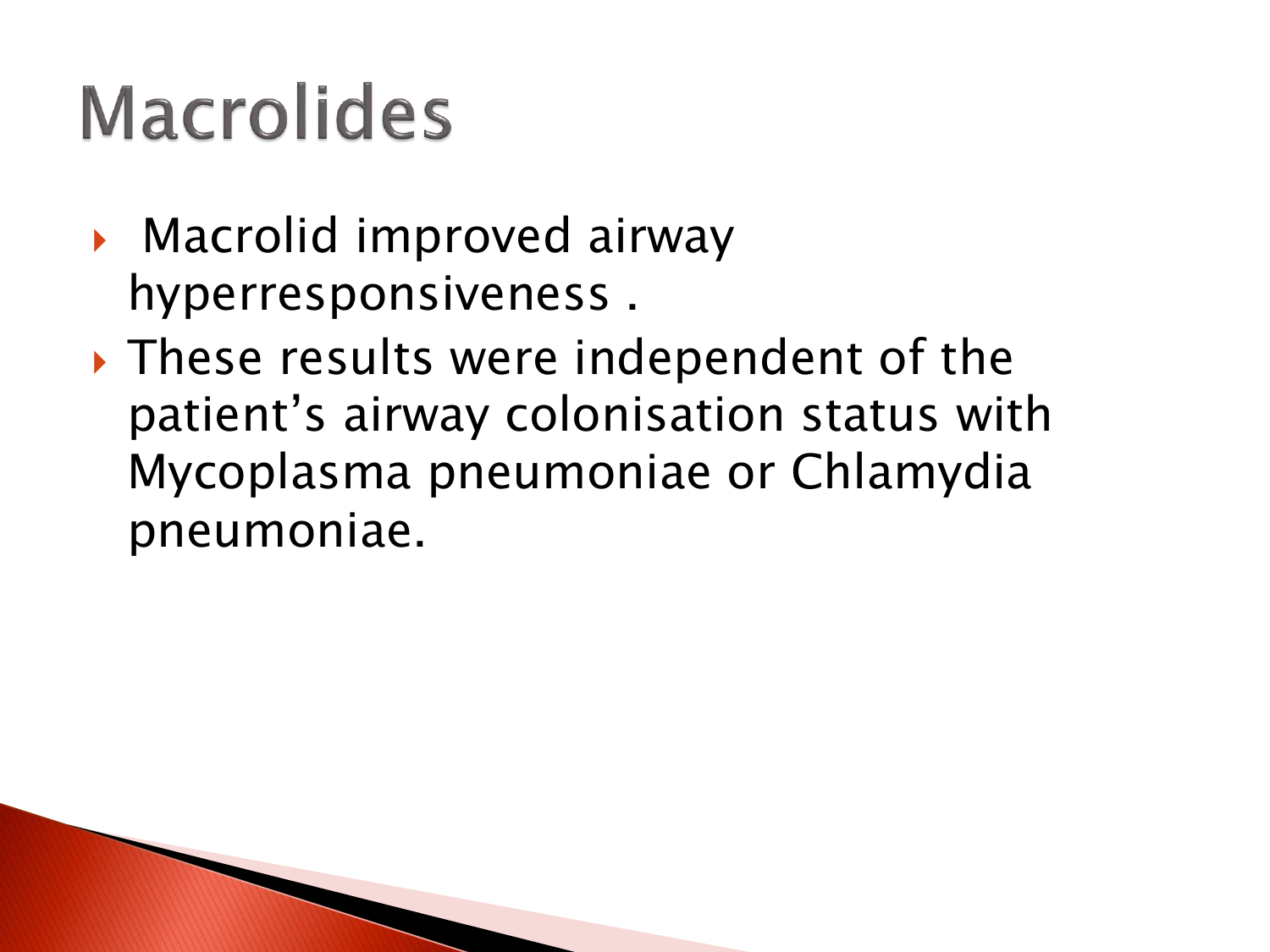## **Macrolides**

▶ However, a predefined subgroup analysis of patient without signs of eosinophilic inflammation (low FeNO and  $<$  200 eosinophils/ul blood) revealed a reduction of exacerbations in the group treated with macrolide antibiotic .

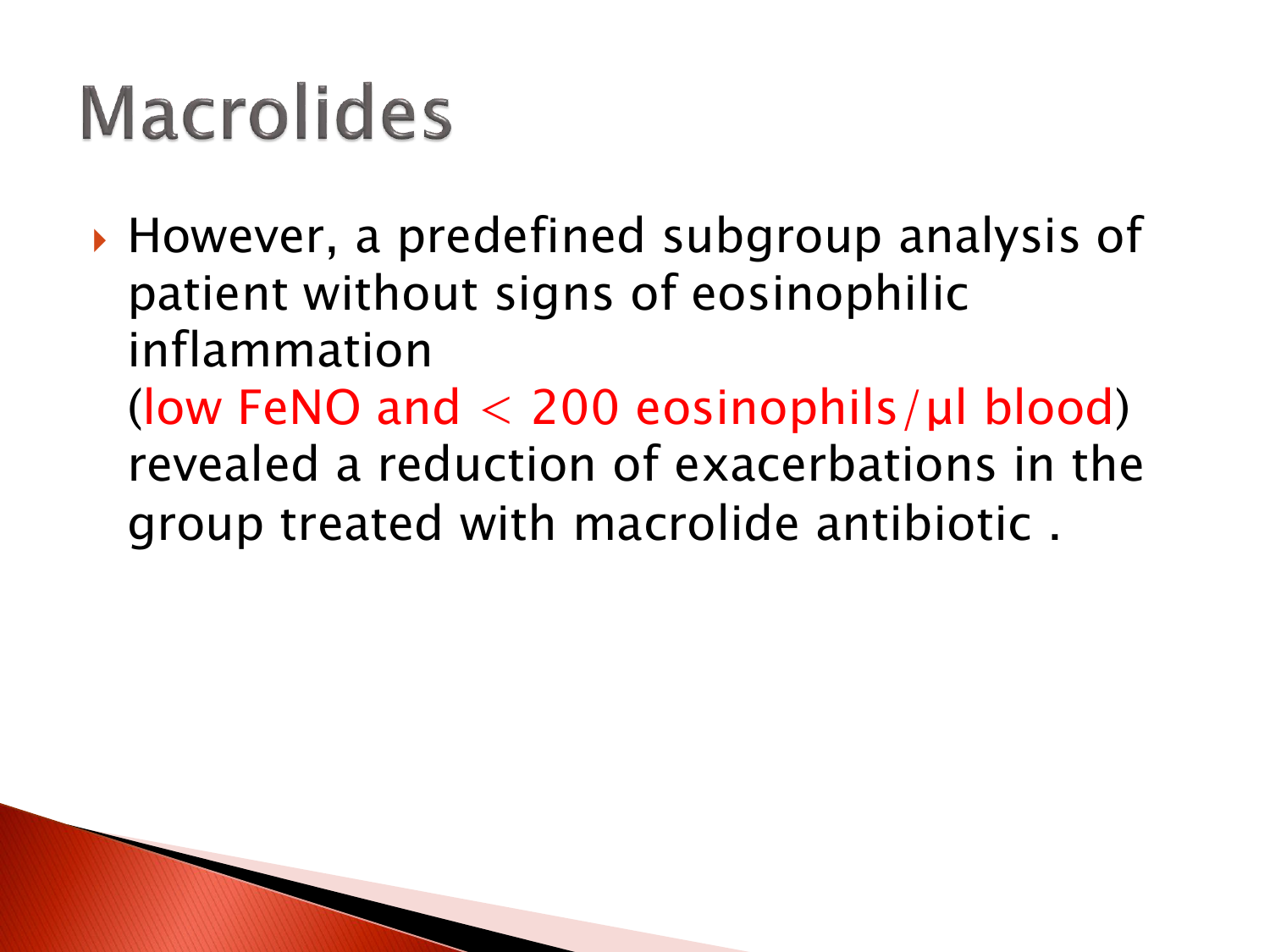## Novel targeted therapies

▶ Novel targeted therapies, which inhibit certain immunological pathways, have been developed but these novel treatments are not effective in all patients with severe asthma, but only certain phenotypes.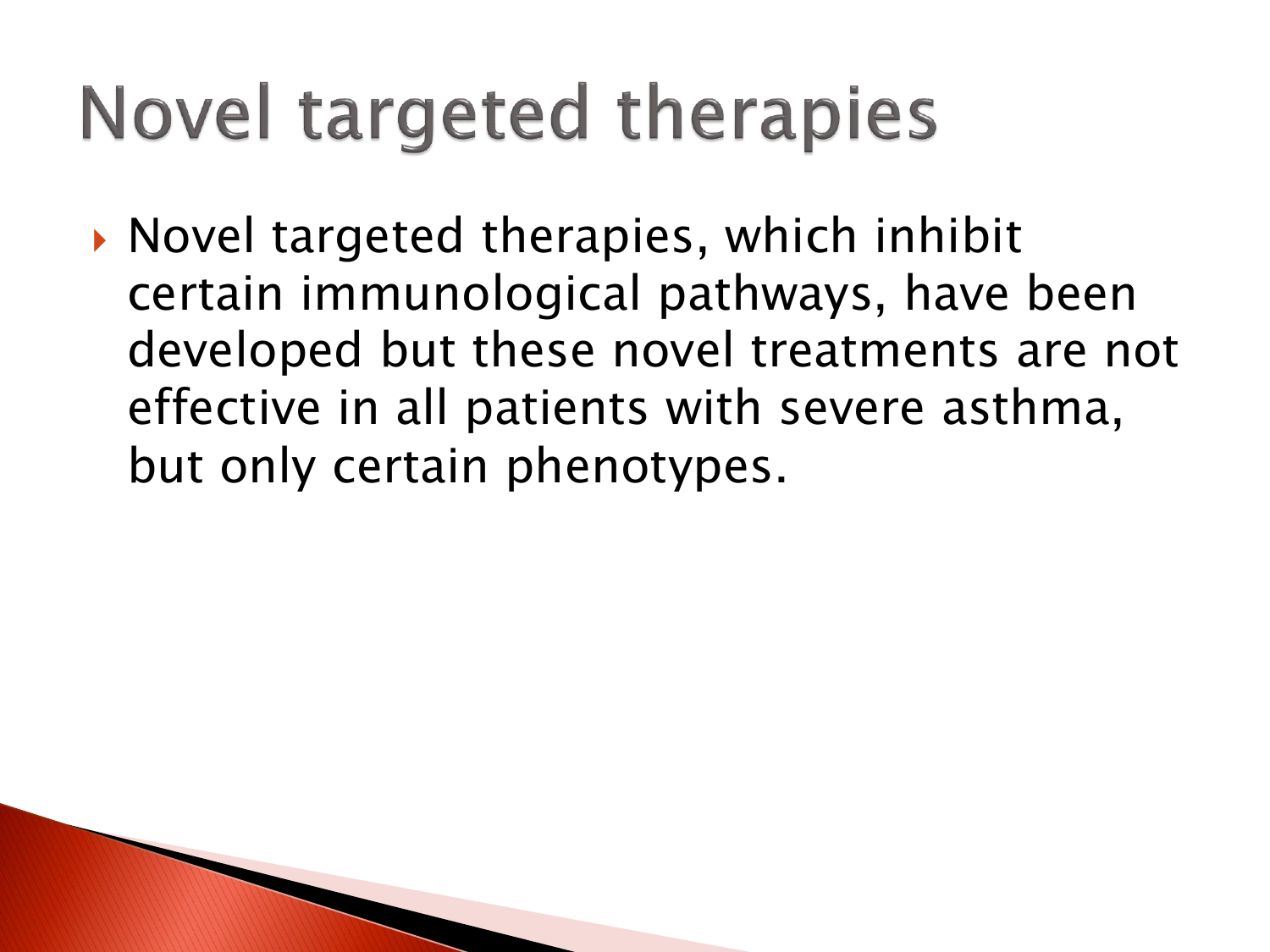## **Novel targeted therapies**

▶ This includes monoclonal antibodies against IgE, against interleukin (IL)-5 and antibodies targeting IL-13 pathways.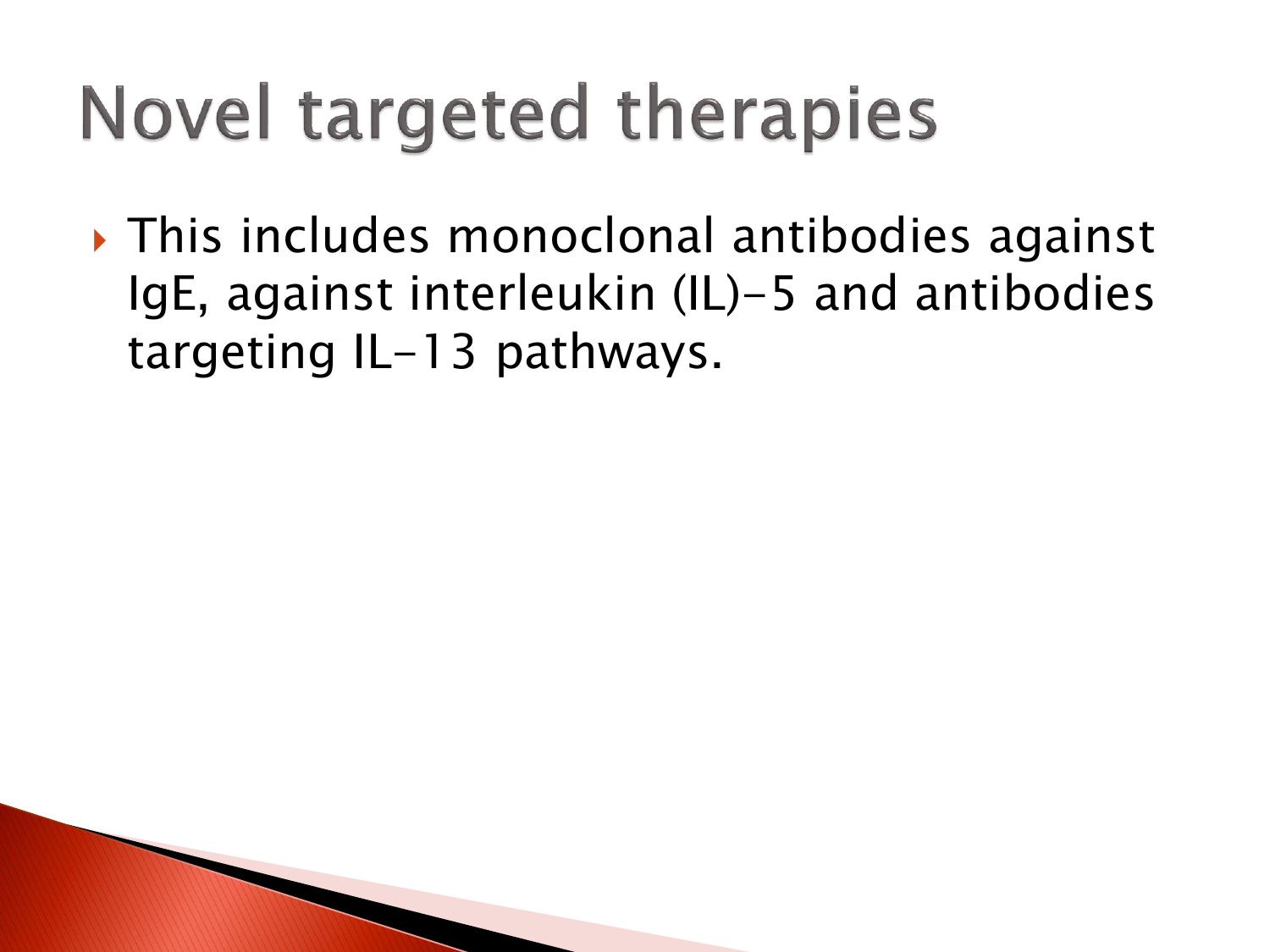# Anti-IgE

- Omalizumab
- ▶ Decreases free IgE levels

**The Comment of Comment Comment Comment** 

- inhibits binding of IgE with its high- and lowaffinity receptors (FcεRI and CD23)
- ▶ Down regulates these receptors on mast cells basophils, and circulating dendritic cells
- ▶ Start if IgE more than 30 IU and eosinophil more than300 in mm.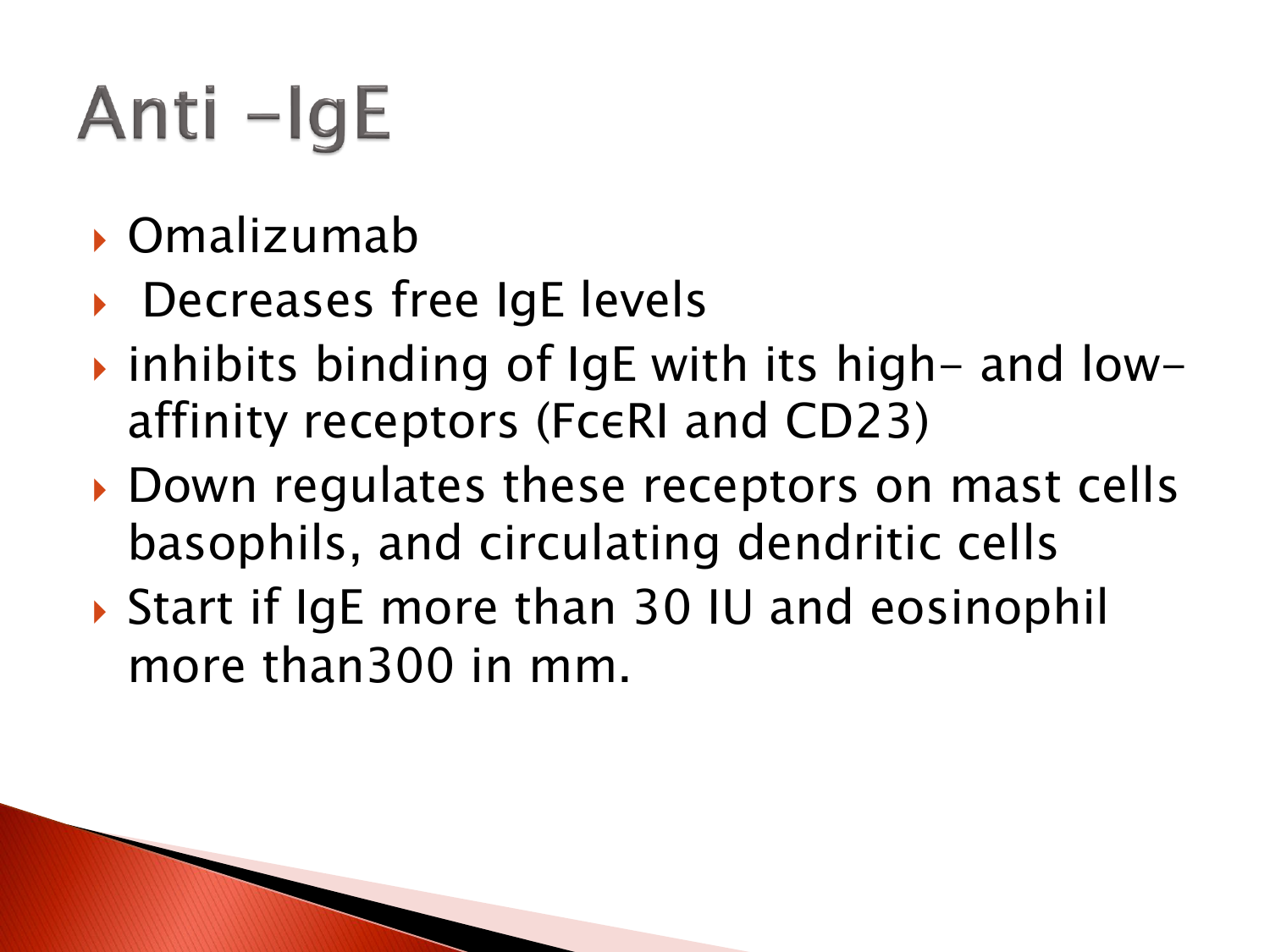## Anti-IgE

- Omalizumab:
- **▶ additional controller medication in steps 5** and 6 of the EPR3 guidelines for patients  $\geq$ 12 years whose disease is not adequately controlled with ICSs alone.
- Omalizumab in adolescents and adults decreases rates of asthma exacerbations ( seasonal variability of exacerbations in the fall and spring).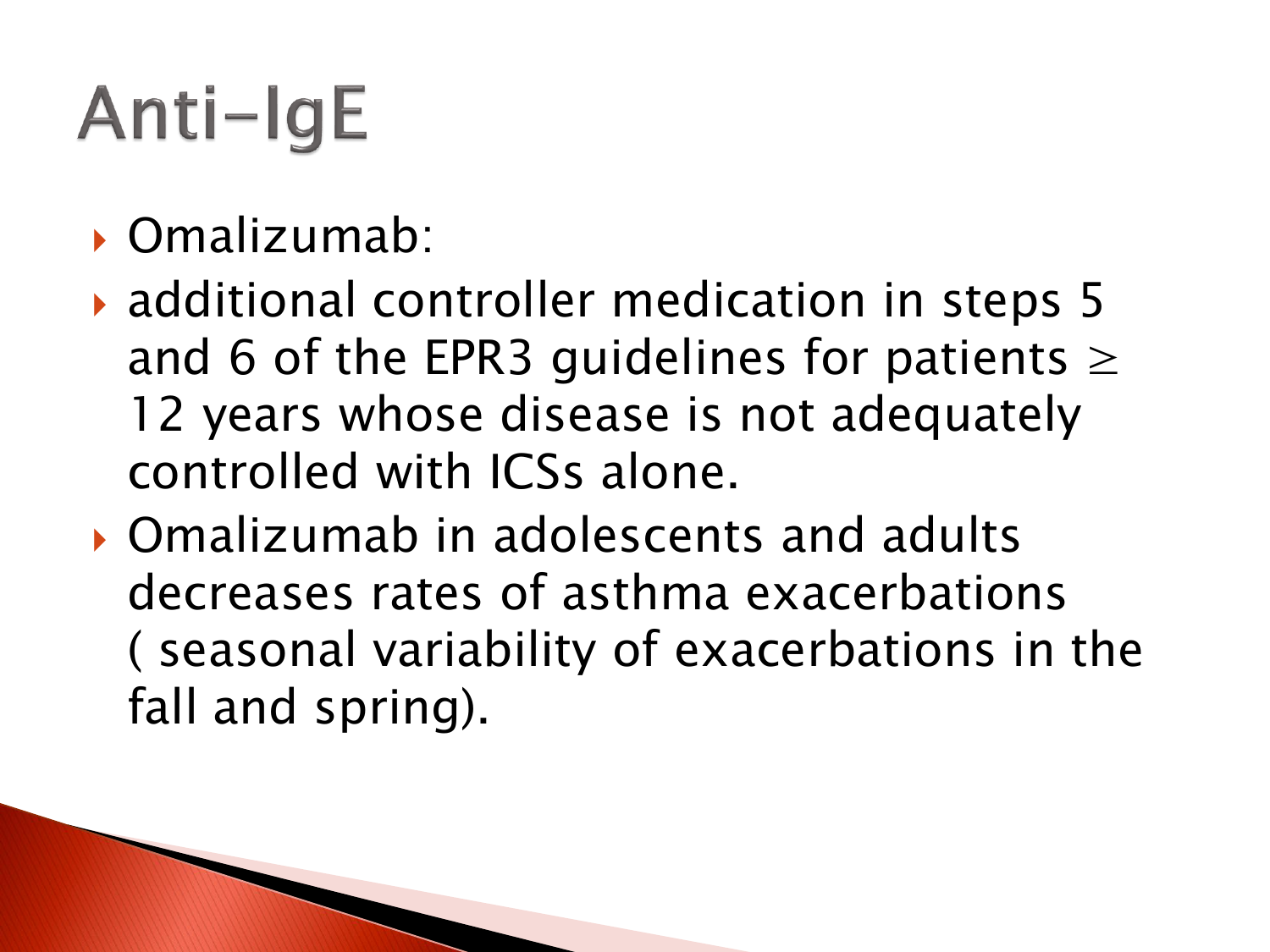## Anti-IgE

▶ patients with signs of Th2-inflammation (such as high eosinophils in blood, high FeNO and increased periostin in serum) show a higher clinical effectiveness and reduction in exacerbations compared to patients which lack signs of Th2-driven inflammation .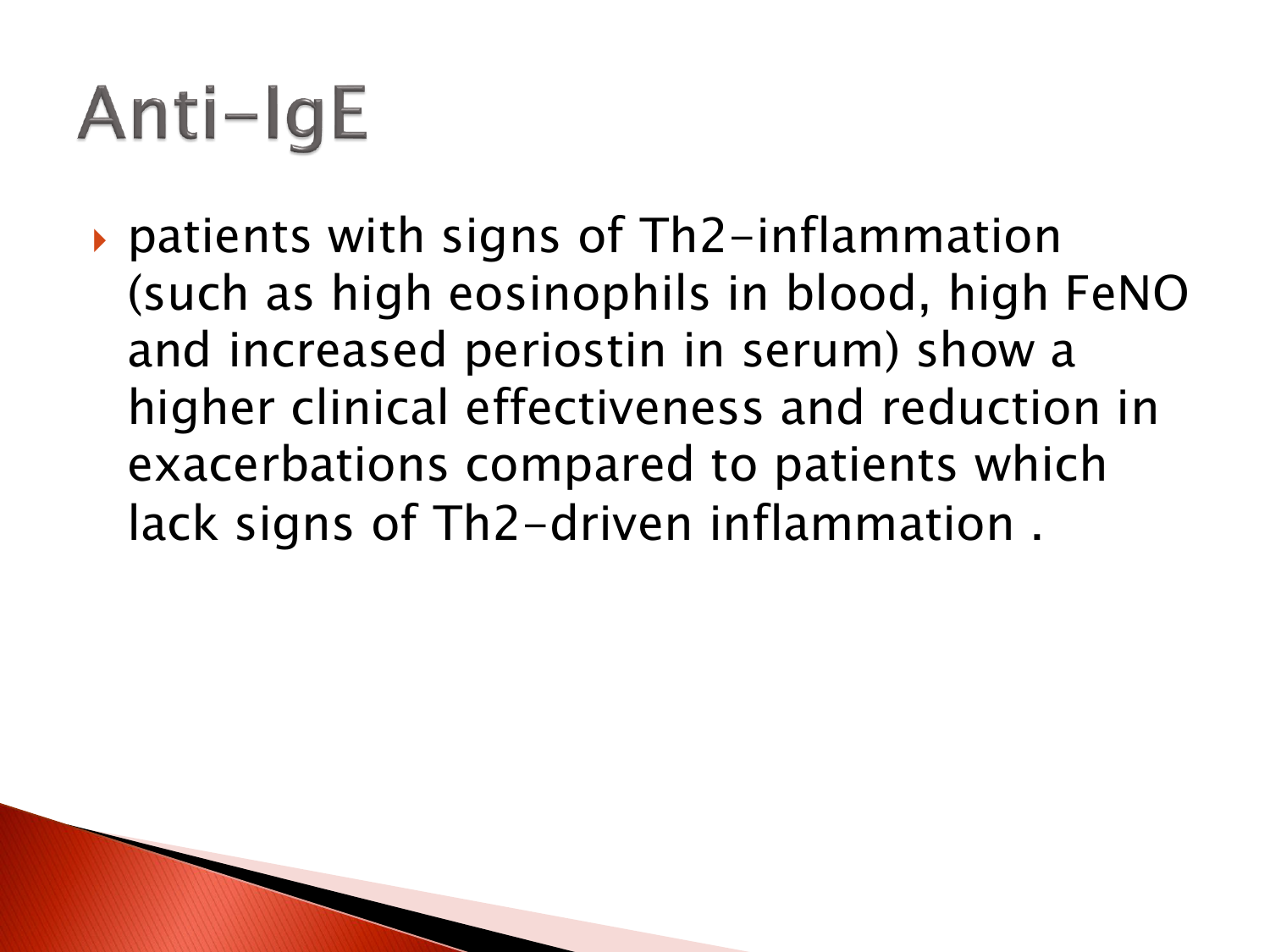#### pediatric patients with severe asthma

- ▶ Bronchoalveolar lavage of pediatric patients with severe therapy-resistant asthma has shown increased eosinophil counts compared with those in control subjects but no increase in IL-4, IL-5, or IL-13 levels.
- **This suggests that the new** immunomodulators directed toward these TH2 cytokines might not be effective in pediatric patients with severe asthma.

**The Common Second Service**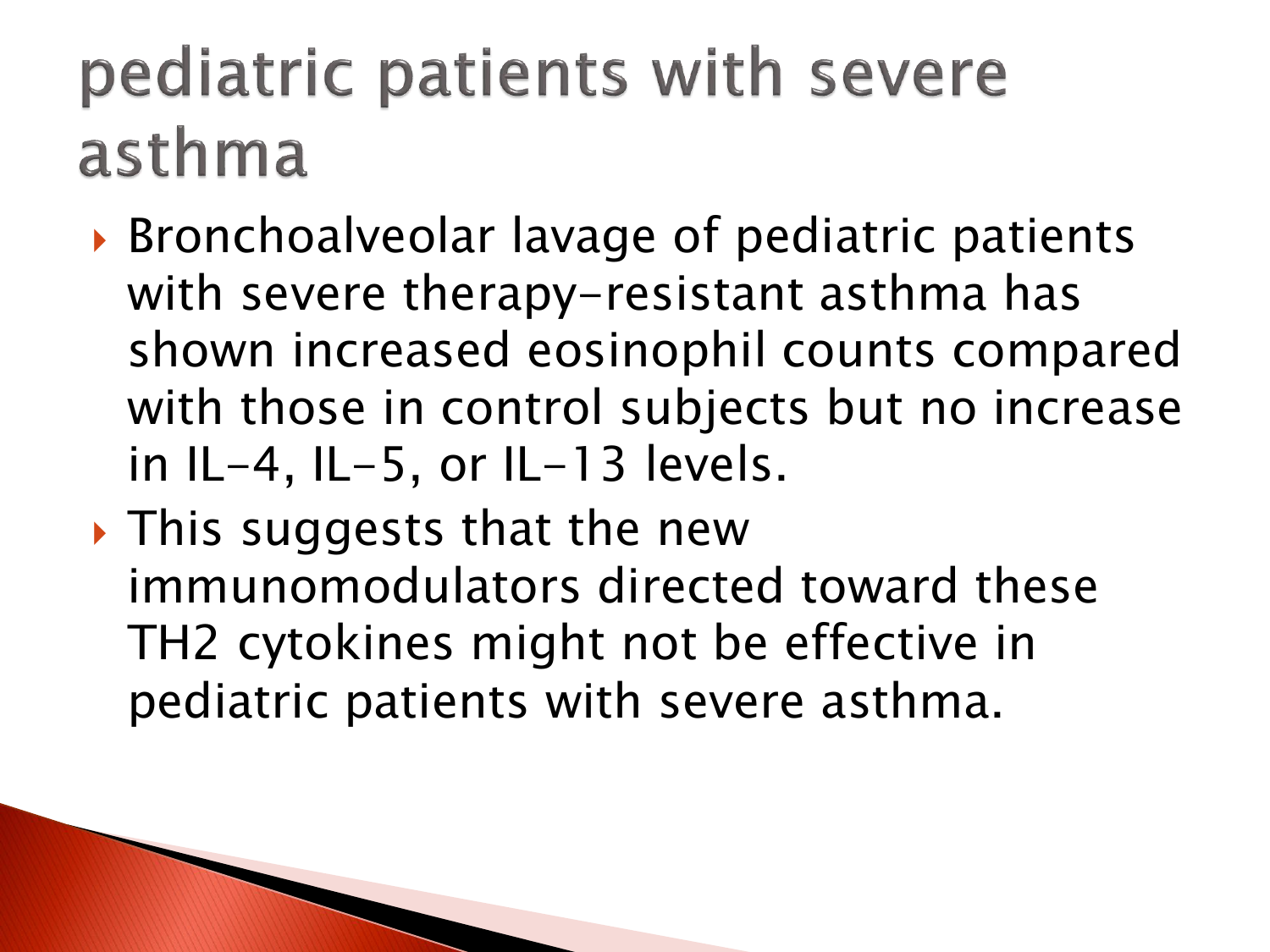## $Anti-IL-5$

- Mepolizumab
- ▶ IL-5 induces the maturation, activation, and recruitment of eosinophils.
- Promote programmed cell death of eosinophils
- Leading to a disappearance of eosinophils from systemic circulation and organ tissue.
- These could range from numbers of eosinophils in blood  $\geq$  400/µl or using sputum eosinophil count of  $\geq 3\%$ .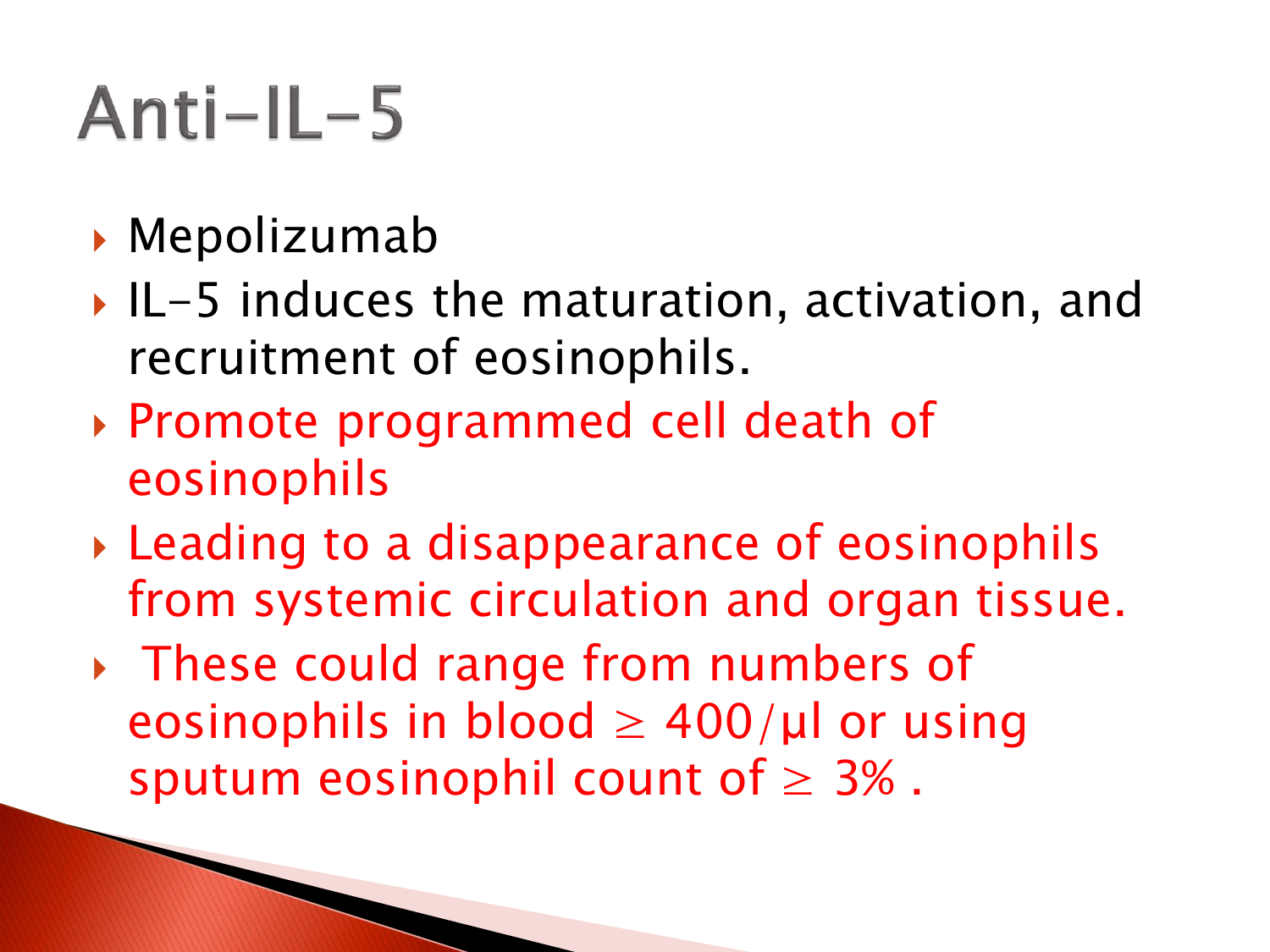#### Anti-IL-4/13 and anti-IL-4 receptor

- $\blacktriangleright$  IL-13, which is a central mediator for development of airway hyperresponsiveness and mucus production .
- Inhibition of IL-4/13 in patients with a Th2inflammatory profile results in:
- Less exacerbations
- **Improved lung function**
- Improved symptoms

**The Common Seconds**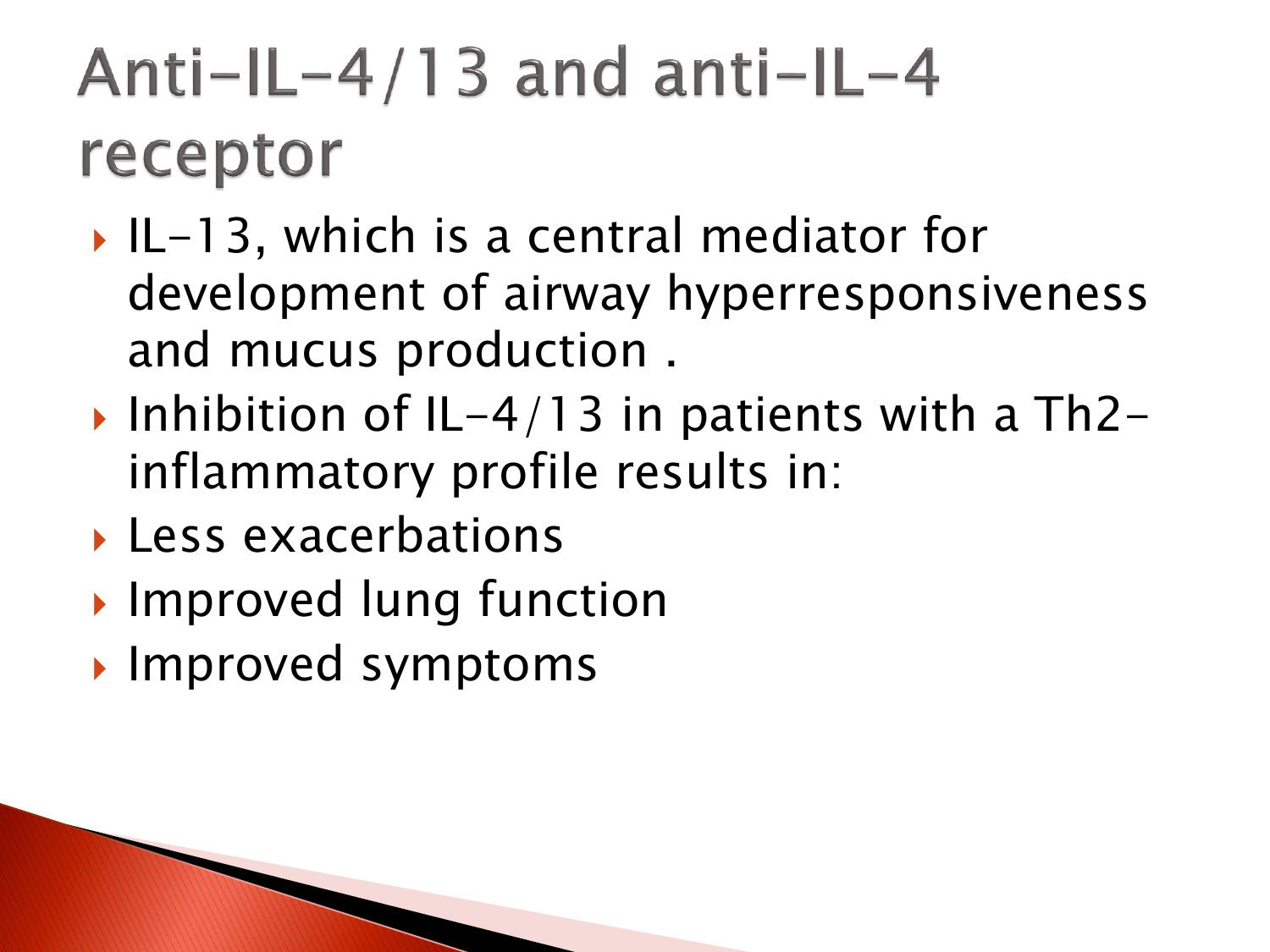## Anti-IL-4/13

- Dupilumab, a human monoclonal antibody to the IL-4 receptor:
- Decrease asthma exacerbations
- **Improve lung function**
- Decrease Th2-related inflammatory markers in moderate-to-severe asthmatic patients with elevated eosinophil levels.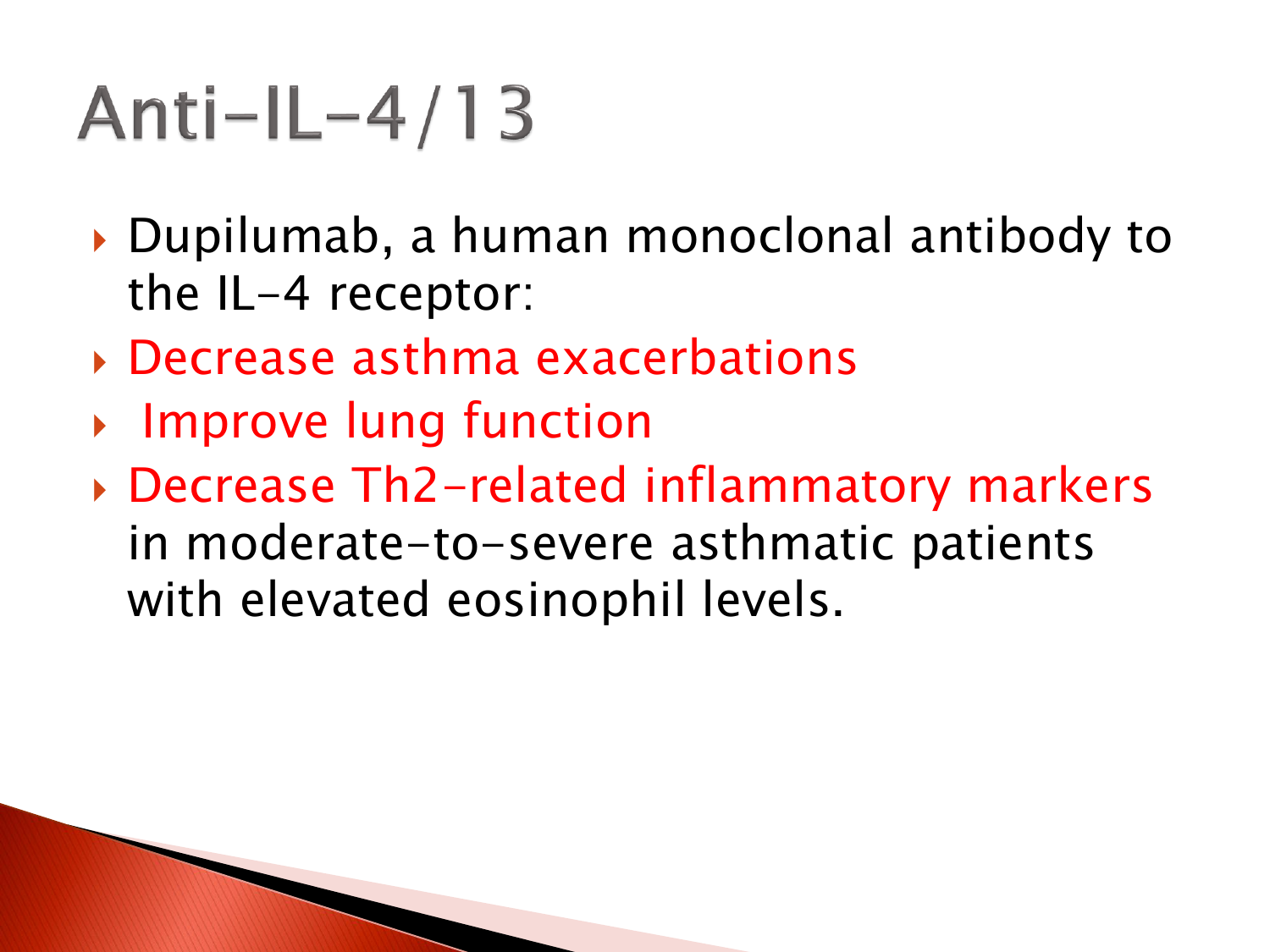## Anti-IL-4/13

**The Common Seconds** 

- $\rightarrow$  The anti- IL-13 antibody lebrikizumab has been tested in patients with asthma patients who were uncontrolled with ICS.
- **Increase in lung function especially in** patients with showed increased levels of periostin in serum at baseline .
- In contrast, patients with low levels of periostin showed no significant increase in lung function following anti-IL-13 administration.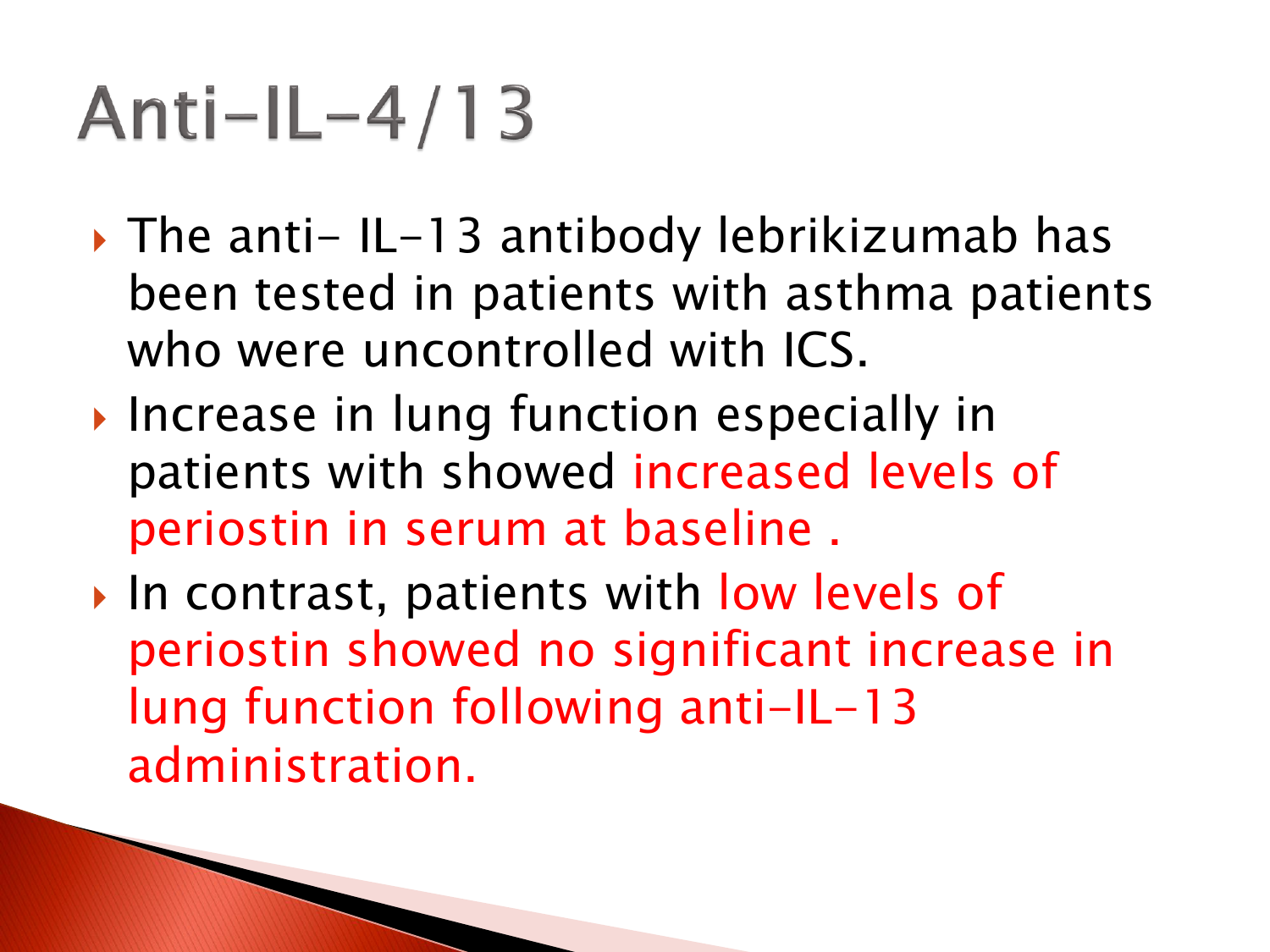## Anti-TSLP

- $\triangleright$  In patients with asthma airway epithelial cells can be activated by exposure to allergens, viruses, or environmental pollutants.
- Results in the production of TSLP (thymic stromal lymphopoietin) IL-25, and IL-33 by these epithelial cells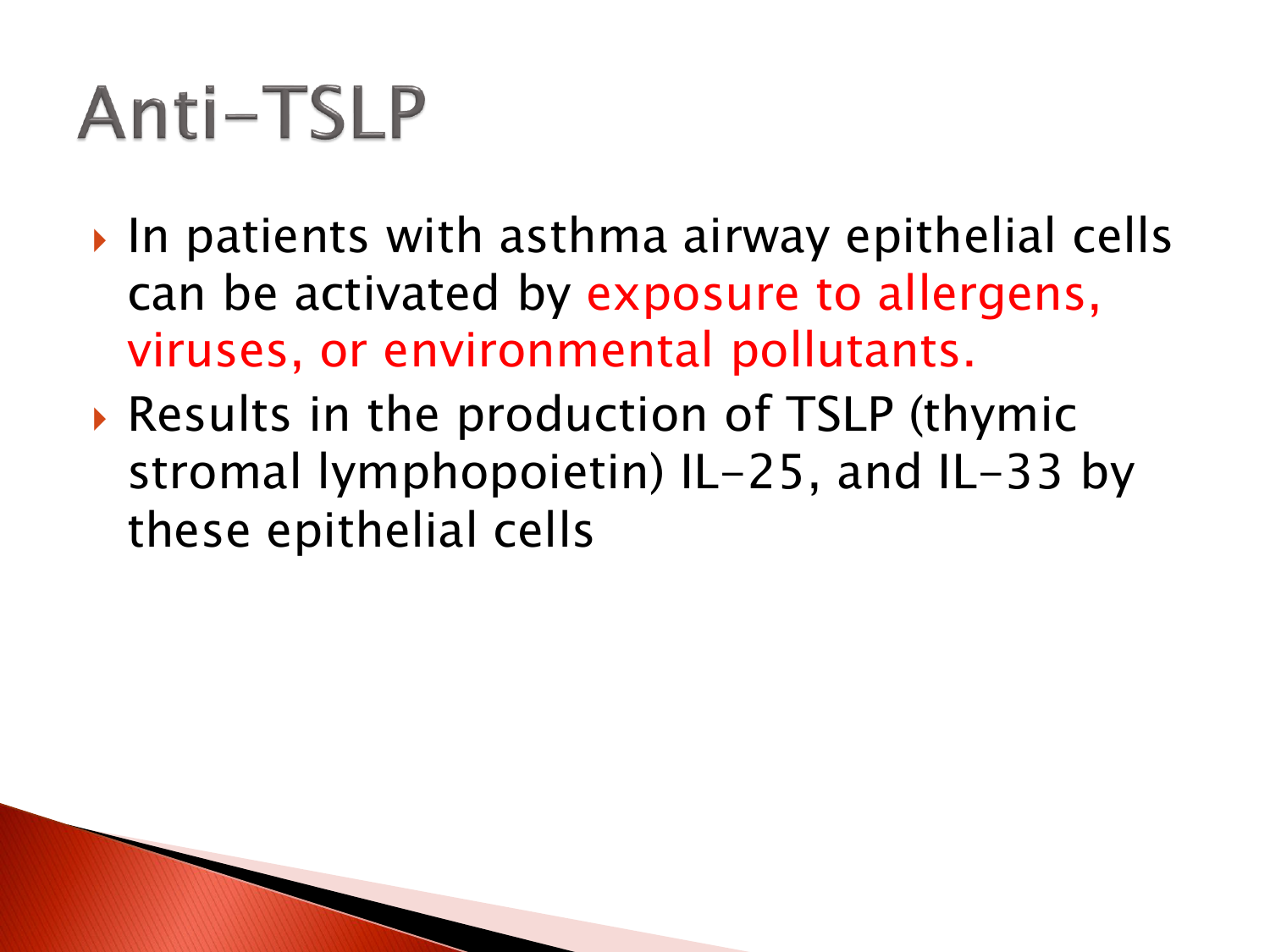## Conclusion

- ▶ These antibodies bind specific cytokines or cytokine receptors and inhibit specific pathobiological pathways.
- ▶ This makes it necessary to better understand the underlying pathophysiological pathway in individual patients, to choose an adequate treatment.